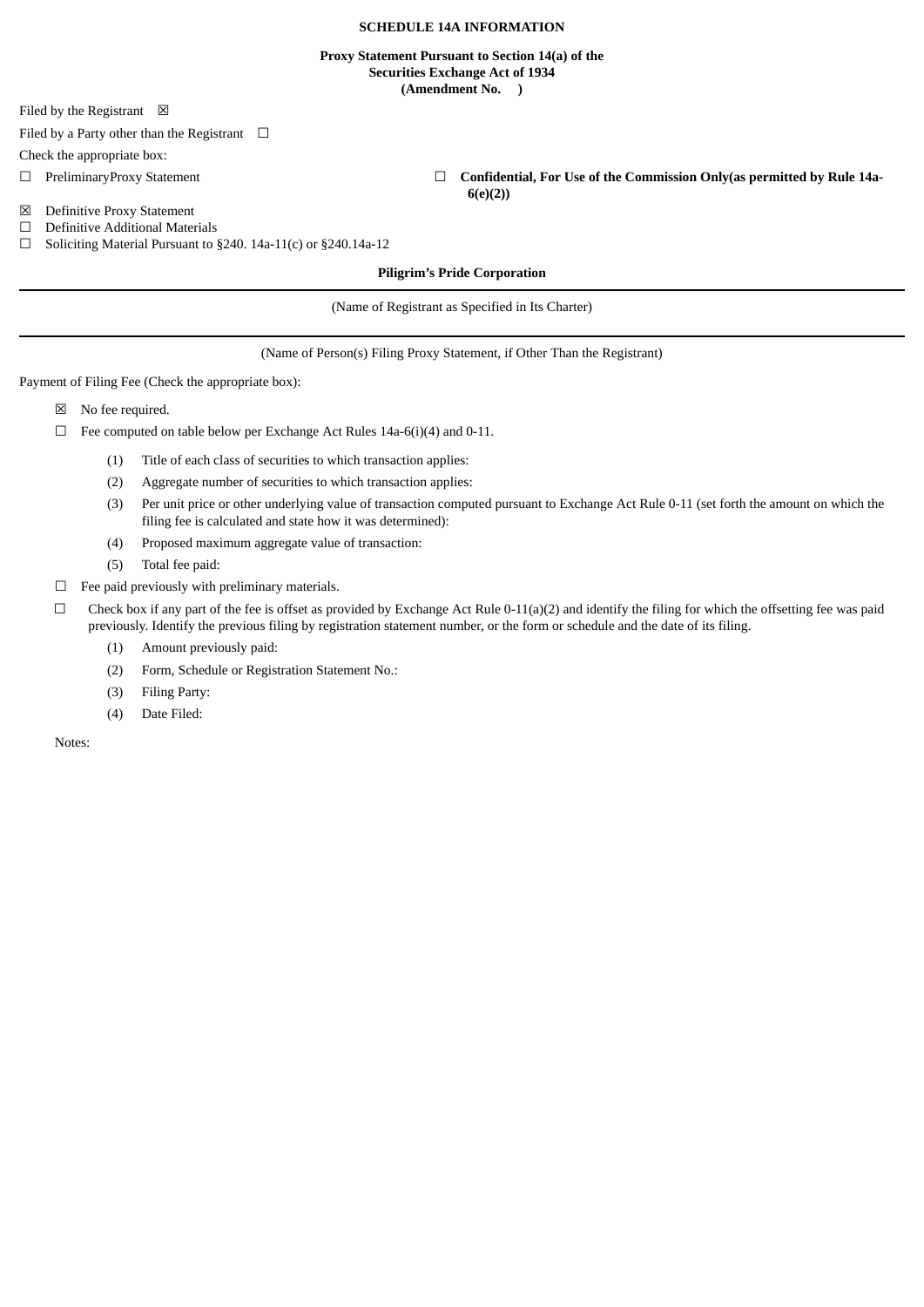### **Pilgrim's Pride Corporation 110 South Texas Street Pittsburg, Texas 75686**

### **NOTICE OF ANNUAL MEETING OF STOCKHOLDERS**

### **To Be Held Wednesday, January 14, 2004**

The Annual Meeting of Stockholders of Pilgrim's Pride Corporation (the "Company") will be held at the Company's headquarters building, 110 South Texas Street, Pittsburg, Texas, on Wednesday, January 14, 2004, at 11:00 a.m., local time, to consider the following matters:

- 1. The election of eleven Directors for the ensuing year;
- 2. The approval of the Pilgrim's Pride Corporation Employee Stock Investment Plan;
- 3. The appointment of Ernst & Young LLP as the Company's independent auditors for the fiscal year ending October 2, 2004; and
- 4. To transact such other business as may be properly brought before the meeting or any adjournment. No other matters are expected to be voted on at the meeting.

The Board of Directors has fixed the close of business on December 16, 2003, as the record date for determining stockholders of record entitled to notice of, and to vote at, the meeting.

/s/ Richard A. Cogdill

Pittsburg, Texas December 26, 2003

RICHARD A. COGDILL *Executive Vice President, Chief Financial Officer, Secretary and Treasurer*

**YOUR VOTE IS IMPORTANT! PLEASE SIGN AND RETURN THE ACCOMPANYING PROXY.**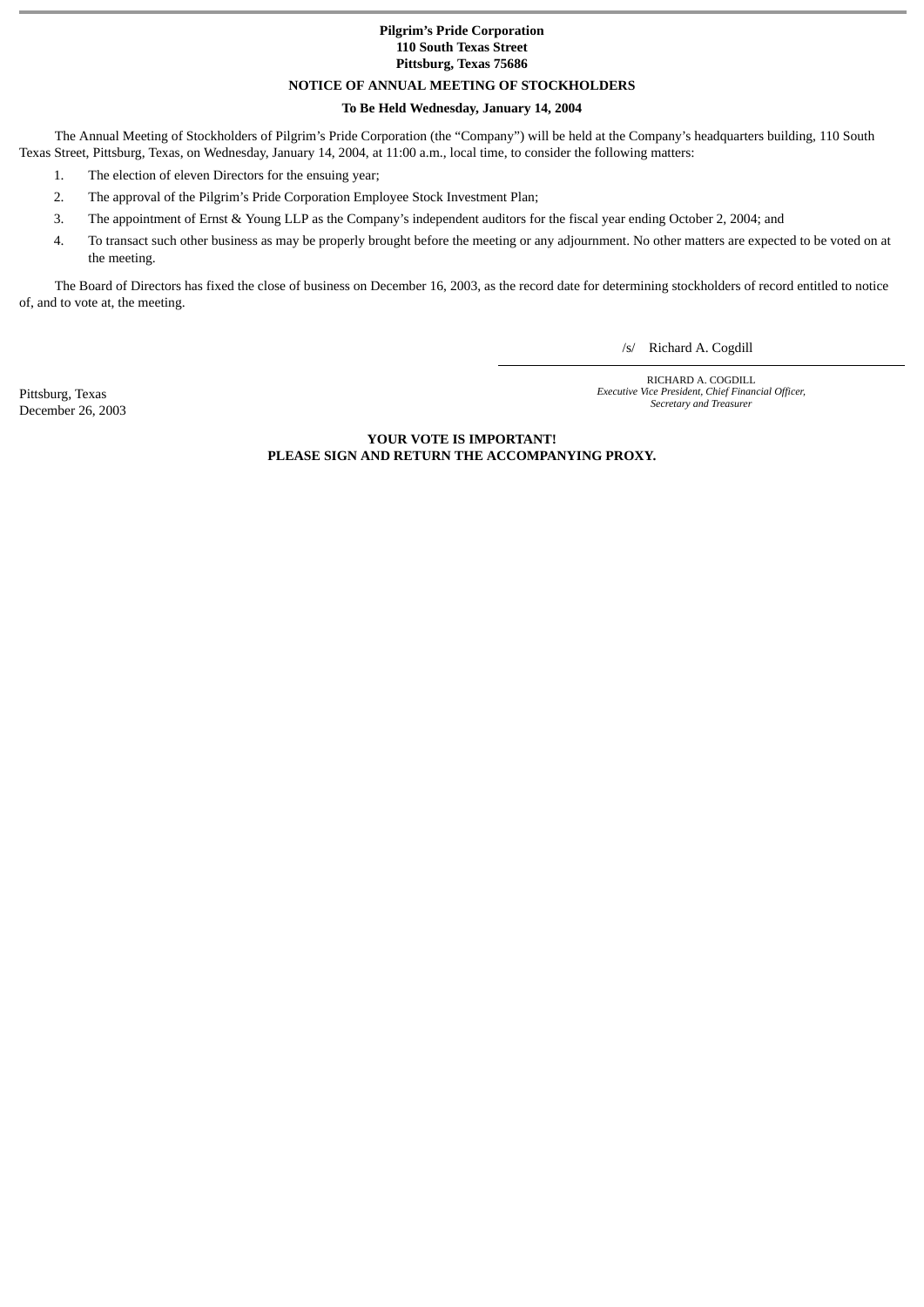### **Pilgrim's Pride Corporation 110 South Texas Street Pittsburg, Texas 75686**

#### **PROXY STATEMENT**

#### **GENERAL INFORMATION**

The Board of Directors of Pilgrim's Pride Corporation (the "Company") solicits stockholders' proxies in the accompanying form for use at the Annual Meeting of Stockholders to be held on Wednesday, January 14, 2004, at 11:00 a.m., local time, at the Company's headquarters at 110 South Texas Street, Pittsburg, Texas and at any adjournments thereof (the "Meeting"). This Proxy Statement, the accompanying proxy card and the Company's 2003 Annual Report to Stockholders are being mailed, beginning on or about December 26, 2003, to all stockholders entitled to receive notice of, and to vote at, the Meeting.

The principal executive offices of the Company are located at 110 South Texas Street, Pittsburg, Texas 75686. Any writing required to be sent to the Company should be mailed to this address.

### **Outstanding Voting Securities**

As of December 16, 2003, the record date for determining stockholders entitled to notice of and to vote at the Meeting (the "Record Date"), the Company had outstanding 66,555,773 shares of its common stock, \$.01 par value per share. The Company's Certificate of Incorporation generally provides that holders of its common stock are entitled to 20 votes for each share that has been continuously beneficially owned by such holder since November 21, 2003, subject to compliance with certain procedures, and one vote for all other shares. Article Fourth of the Company's Certificate of Incorporation and the voting procedures adopted thereunder contain several provisions governing the voting power of the Company's common stock, including a presumption that each share of common stock held in "street" or "nominee" name or by a broker, clearing agency, voting trustee, bank, trust company or other nominee shall be presumed to have been acquired after November 21, 2003, and accordingly to be entitled to only one vote per share, unless the holder furnished the Company with proof to the contrary. Applying the presumptions described in Article Fourth of the Company's Certificate of Incorporation, the Company's records indicate that 847,697,434 votes are entitled to be cast at the Meeting. All percentages of voting power set forth in this proxy statement have been calculated based on such number of votes. Attached hereto as Annex A is a summary of these voting provisions.

#### **Voting of Proxies**

Because many of the Company's stockholders are unable to attend the Meeting, the Board of Directors solicits proxies by mail to give each stockholder an opportunity to vote on all items of business scheduled to come before the Meeting. Each stockholder is urged to:

- (1) read carefully the material in this Proxy Statement;
- (2) specify his or her voting instructions on each item by marking the appropriate boxes on the accompanying proxy card; and
- (3) sign, date and return the proxy card in the enclosed, postage prepaid envelope.

The accompanying proxy card provides a space, with respect to the election of Directors, for a stockholder to withhold voting for any or all nominees for the Board of Directors, but does not permit a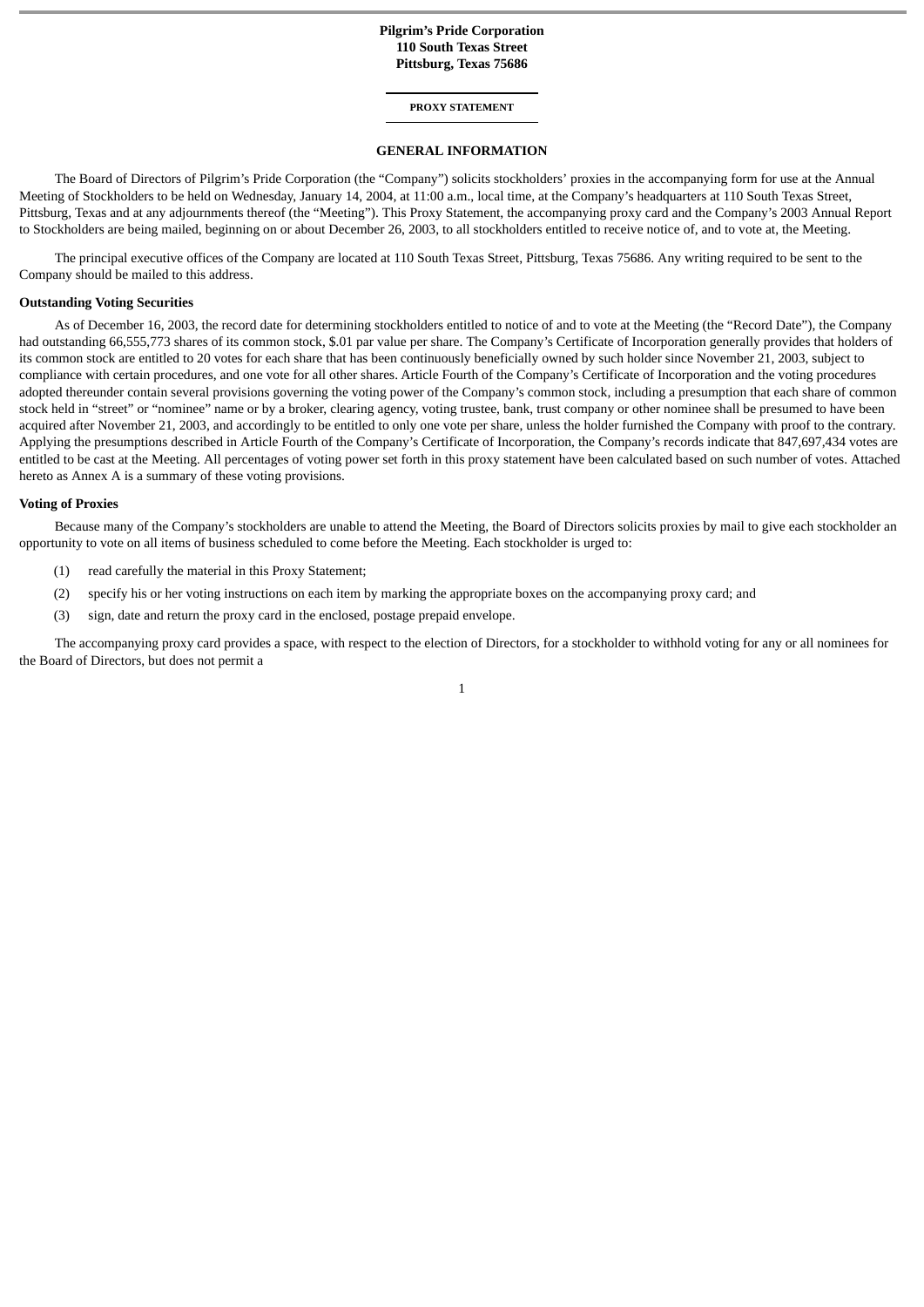stockholder to vote for any nominee not named on the proxy card. The card also allows a stockholder to abstain from voting on any other item if the stockholder chooses to do so.

When the accompanying proxy card is properly executed and returned with voting instructions with respect to any of the items to be voted upon, the shares represented by the proxy will be voted in accordance with the stockholder's directions by the persons named on the proxy card as proxies of the stockholder. If a proxy card is signed and returned, but no specific voting instructions are given, the shares represented by the proxy card will be voted for the election of the eleven nominees for Directors named on the accompanying proxy card, for the approval of the Pilgrim's Pride Corporation Employee Stock Investment Plan, and for the appointment of Ernst & Young LLP as the Company's independent auditors.

Unless otherwise indicated by the stockholder, returned proxy cards also confer upon the persons named on the card, as proxies for the stockholder, discretionary authority to vote all shares of stock represented by the proxy card on any item of business that is properly presented for action at the Meeting, even if not described in this Proxy Statement. If any of the nominees for Director named below should be unable or unwilling to accept nomination, the proxies will be voted for the election of such other person as may be recommended by the Board of Directors. The Board of Directors, however, has no reason to believe that any item of business not set forth in this Proxy Statement will come before the Meeting or that any of the nominees for Director will be unavailable for election.

The proxy does not affect a stockholder's right to vote in person at the Meeting. If a stockholder executes a proxy, he or she may revoke it at any time before it is voted by submitting a new proxy card, or by communicating his or her revocation in writing to the Secretary of the Company at 110 South Texas Street, Pittsburg, Texas 75686, or by voting by ballot at the Meeting.

#### **Votes Required**

The holders of at least a majority of the voting power of the Company's common stock outstanding on the Record Date must be present in person or by proxy at the Meeting for the Meeting to be held. Abstentions and broker non-votes are counted in determining whether at least a majority of the voting power of the Company's common stock outstanding on the Record Date are present at the Meeting.

Directors will be elected by a plurality of the votes cast at the Meeting. The affirmative vote of a majority of the voting power of the Company's common stock represented and entitled to vote at the Meeting is required for the approval of the Pilgrim's Pride Corporation Employee Stock Investment Plan, the appointment of the Company's independent auditors and approval of any other item of business to be voted upon at the Meeting. Abstentions from voting on any matter will be included in the voting tally. Abstentions will have no effect on the election of Directors. Abstentions will have the same effect as votes against the proposal to approve the Pilgrim's Pride Corporation Employee Stock Investment Plan and the proposal to appoint the Company's independent auditors. Broker non-votes are shares held by a broker or nominee which are represented at the Meeting, but with respect to which such broker or nominee is not empowered to vote on a particular proposal. Broker non-votes will have no effect on the election of Directors or the proposals to approve the Pilgrim's Pride Corporation Employee Stock Investment Plan and appoint the Company's independent auditors. Lonnie "Bo" Pilgrim owned or controlled 25,351,125 shares (38.1%) of the Company's common stock on the Record Date, and 59.8% of the voting power of the outstanding common stock on the Record Date, and thus will be able to elect all of the nominees for Directors, approve the Pilgrim's Pride Corporation Employee Stock Investment Plan and approve Ernst & Young LLP as independent auditors for the Company.

 $\overline{2}$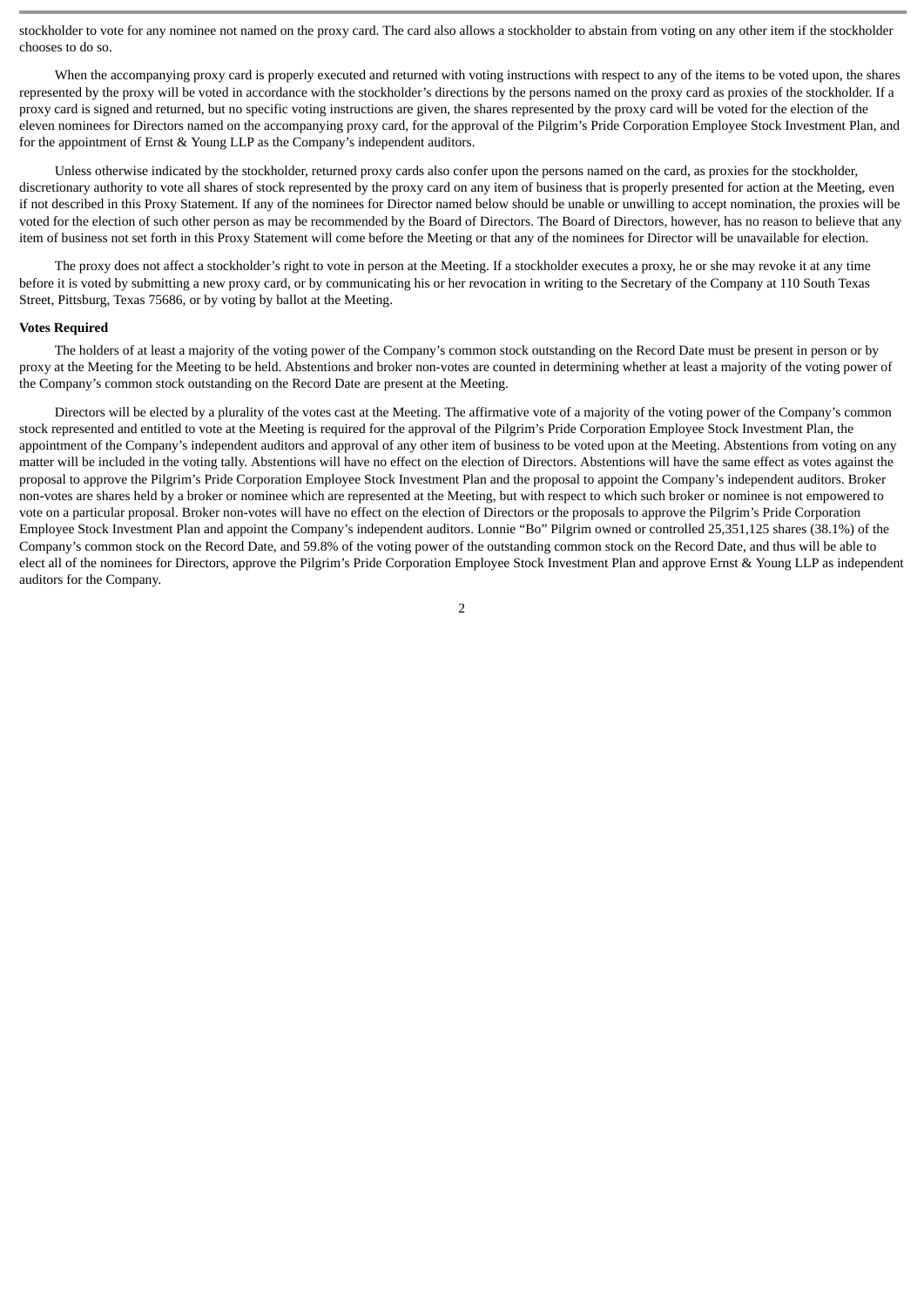### **Stockholder Proposals for 2005 Annual Meeting**

The Company's Amended and Restated Corporate Bylaws state that a stockholder must give the Secretary of the Company written notice, at the Company's principal executive offices, of its intent to present a proposal at the Company's 2005 Annual Meeting of Stockholders by September 16, 2004, but not before June 8, 2004. Additionally, in order for stockholder proposals which are submitted pursuant to Rule 14a-8 of the Securities Exchange Act of 1934, as amended (the "Exchange Act"), to be considered by the Company for inclusion in the Company's proxy materials for the 2005 Annual Meeting of Stockholders, they must be received by the Secretary of the Company at the Company's executive offices no later than the close of business on August 28, 2004.

### **Cost of Proxy Solicitation**

The Company will bear the cost of the Meeting and the cost of soliciting proxies in the accompanying form, including the cost of mailing the proxy material. In addition to solicitation by mail, Directors, officers and other employees of the Company may solicit proxies by telephone or otherwise. They will not be specifically compensated for such services. The Company will request brokers and other custodians, nominees and fiduciaries to forward proxies and proxy soliciting material to the beneficial owners of the Company's common stock and to secure their voting instructions, if necessary. The Company will reimburse them for the expenses in so doing.

### **Board of Directors**

The Board of Directors has the responsibility for establishing broad corporate policies and for the overall performance of the Company. However, it is not involved in day-to-day operating details. Members of the Board are kept informed of the Company's business through discussions with the Chairman and other officers and by reviewing analyses and reports sent to them each month, as well as by participating in Board and committee meetings.

#### **Board Committees**

To assist in carrying out its duties, the Board of Directors has delegated certain authority to the Audit and Compensation Committees. The Board of Directors does not maintain a Nominating Committee. The members of the Audit Committee are Charles L. Black, S. Key Coker, Vance C. Miller, Sr. and Donald L. Wass, Ph.D. The members of the Compensation Committee are Lonnie "Bo" Pilgrim, Vance C. Miller, Sr., Lonnie Ken Pilgrim, James G. Vetter, Jr., and Charles L. Black. In November 2003, Blake D. Lovette replaced Charles Black on the Compensation Committee. The Compensation Committee also has a subcommittee made up of Charles L. Black, Vance C. Miller, Sr. In November 2003, Blake D. Lovette also was appointed to the Compensation Subcommittee. Each Committee meets to examine various facets of the Company's operations and take appropriate action or make recommendations to the Board of Directors.

The Audit Committee's responsibilities include the selection of independent public accountants, reviewing the plan and results of the audit performed by the public accountants of the Company and the adequacy of the Company's systems of internal accounting controls, and monitoring compliance with the Company's conflicts of interest and business ethics policies. The Audit Committee is composed entirely of Directors the Board of Directors has determined to be independent within the meaning of Sections 303.01(B)(2)(a) and (3) of the New York Stock Exchange's listing standards. Although the Board of Directors has determined that each of the members of the Audit Committee are financially literate and at least one member has accounting or financial management expertise, in each case as required by the New York Stock Exchange's listing standards, it has not concluded that any of such individuals is a "financial expert" under the Sarbanes-Oxley Act of 2002. The Company does not currently have a "financial expert" on its Audit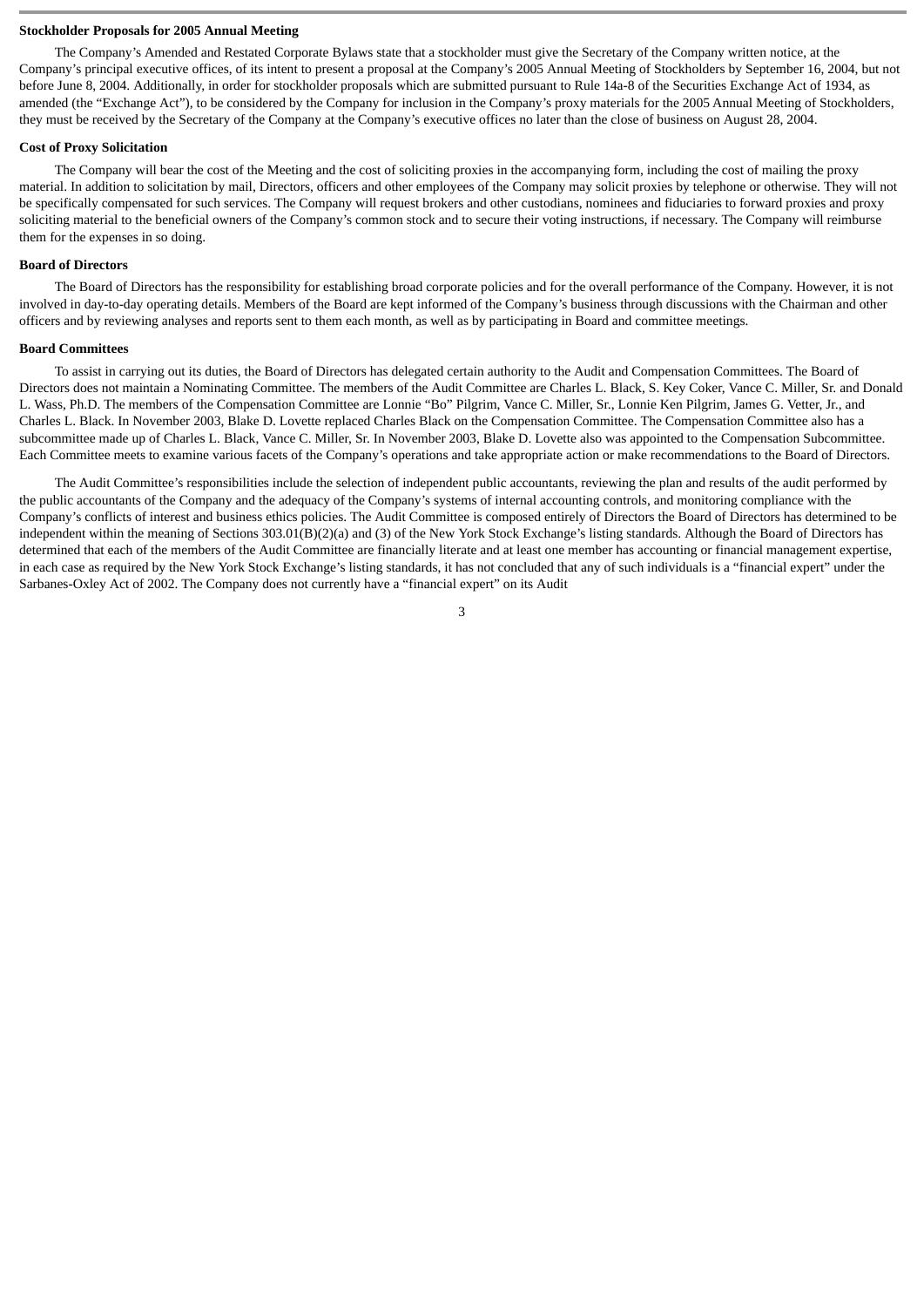Committee because it does not have any Directors that the Board has concluded is a "financial expert" and meets the independence requirements for an Audit Committee member and has not made any determination as to whether or not to add such an individual to the Board and the Audit Committee.

The Compensation Committee reviews the Company's remuneration policies and practices and establishes the salaries of the Company's officers. The Compensation Committees' subcommittee is responsible for administering certain aspects of the Senior Executive Performance Bonus Plan dealing with compensation for designated Section 162(m) participants, currently Mr. Lonnie "Bo" Pilgrim.

#### **Meetings**

During the Company's fiscal year ended September 27, 2003, there were six regular and six telephonic meetings of the Board of Directors, four meetings of the Audit Committee, one meeting of the Compensation Committee and one meeting of the Compensation Subcommittee. During fiscal 2003, each member of the Board of Directors attended at least 75% of the aggregate number of meetings of the Board and Board Committees on which the Director served.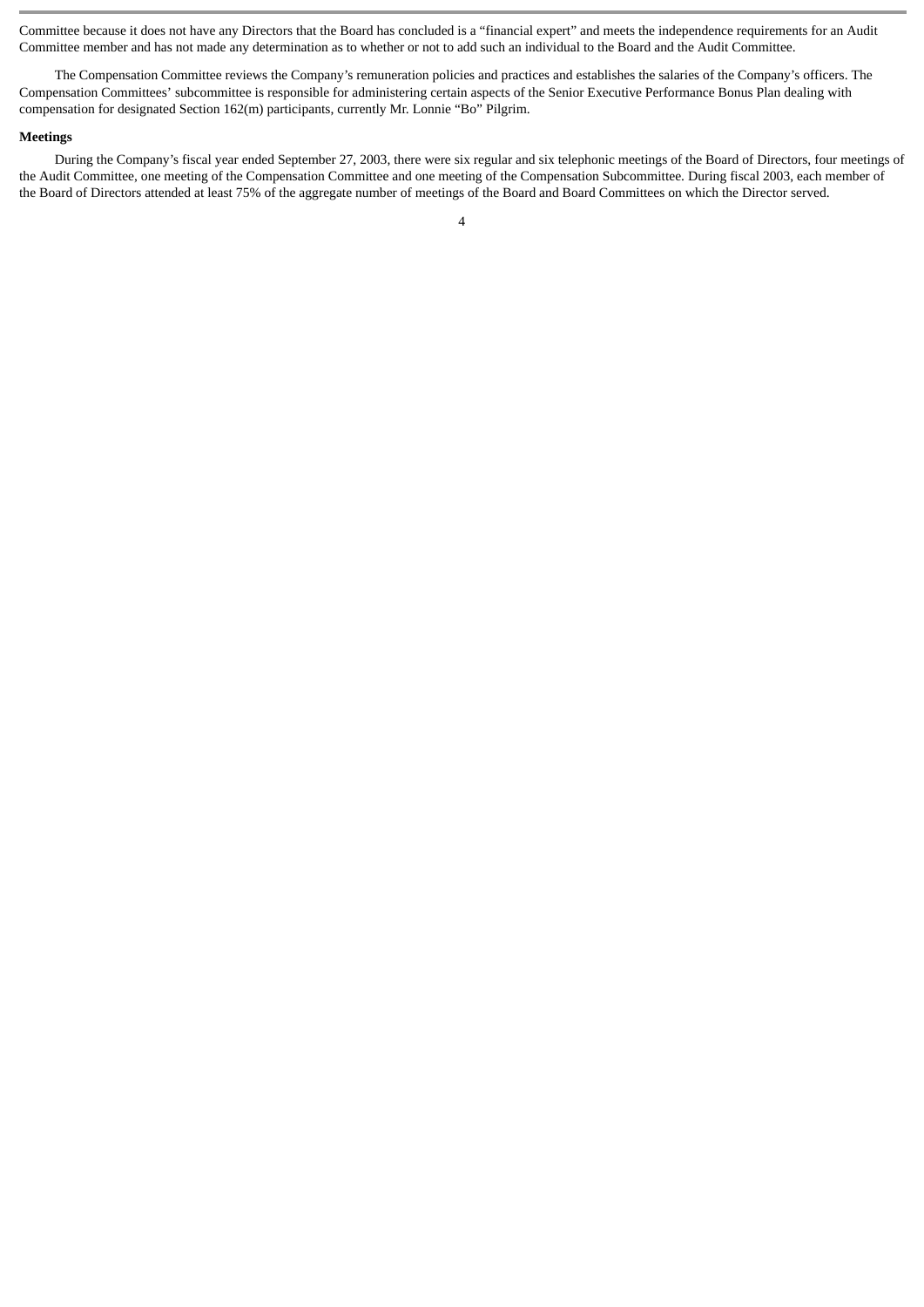### **ELECTION OF DIRECTORS**

At the Meeting, eleven Directors are to be elected, each to hold office for one year or until his successor is duly elected and qualified. Unless otherwise specified on the proxy card, the shares represented by the enclosed proxy will be voted for the election of the eleven nominees named below. The Board of Directors has no reason to believe that any nominee will be unable to serve if elected. In the event any nominee shall become unavailable for election, it is intended that such shares will be voted for the election of a substitute nominee selected by the Board of Directors.

### **NOMINEES FOR DIRECTOR**

**Lonnie "Bo" Pilgrim**, 75, has served as Chairman of the Board since the organization of the Company in July 1968. He was previously Chief Executive Officer from July 1968 to June 1998. Prior to the incorporation of the Company, Mr. Pilgrim was a partner in the Company's predecessor partnership business founded in 1946.

**Clifford E. Butler**, 61, serves as Vice Chairman of the Board. He joined the Company as Controller and Director in 1969, was named Senior Vice President of Finance in 1973, became Chief Financial Officer and Vice Chairman of the Board in July 1983, became Executive President in January 1997 and served in such capacity through July 1998.

**O.B. Goolsby, Jr.**, 56, serves as President and Chief Operating Officer of the Company. He became a Director in January, 2003. Prior to being named as President and Chief Operating Officer in November 2002, Mr. Goolsby served as Executive Vice President, Prepared Foods Complexes from June 1998 to November 2002. He was previously Senior Vice President, Prepared Foods Operations from August 1992 to June 1998 and Vice President, Prepared Foods Operations from April 1986 to August 1992 and was previously employed by the Company from November 1969 to January 1981.

**Richard A. Cogdill**, 43, has served as Executive Vice President, Chief Financial Officer, Secretary and Treasurer (the Company's Principal Financial and Accounting Officer) since January 1997. He became a Director in September 1998. Previously, he served as Senior Vice President, Corporate Controller, from August 1992 through December 1996 and as Vice President, Corporate Controller, from October 1991 through August 1992. Prior to October 1991, he was a Senior Manager with Ernst & Young LLP. He is a Certified Public Accountant.

**Lonnie Ken Pilgrim**, 45, has been employed by the Company since 1977 and has been Senior Vice President, Transportation since August 1997. Prior to that he served the Company as its Vice President, Director of Transportation. He has been a member of the Board of Directors since March 1985. He is a son of Lonnie "Bo" Pilgrim.

**Charles L. Black**, 74, was Senior Vice President, Branch President of NationsBank, Mt. Pleasant, Texas, from December 1981 to his retirement in February 1995*.* He previously was a Director of the Company from 1968 to August 1992 and has served as a Director since his re-election in February 1995.

**S. Key Coker**, 46, has served as Executive Vice President of Compass Bank, a \$20 billion dollar bank with offices throughout the southern United States, since October 2000. Previously, he served as Senior Vice President of Compass Bank from June 1995 through September 2000 and had been employed by Compass Bank since 1992. He is a career banker with 21 years of experience in banking. He was appointed a Director in September 2000, following the resignation of Robert Hilgenfeld on August 2, 2000.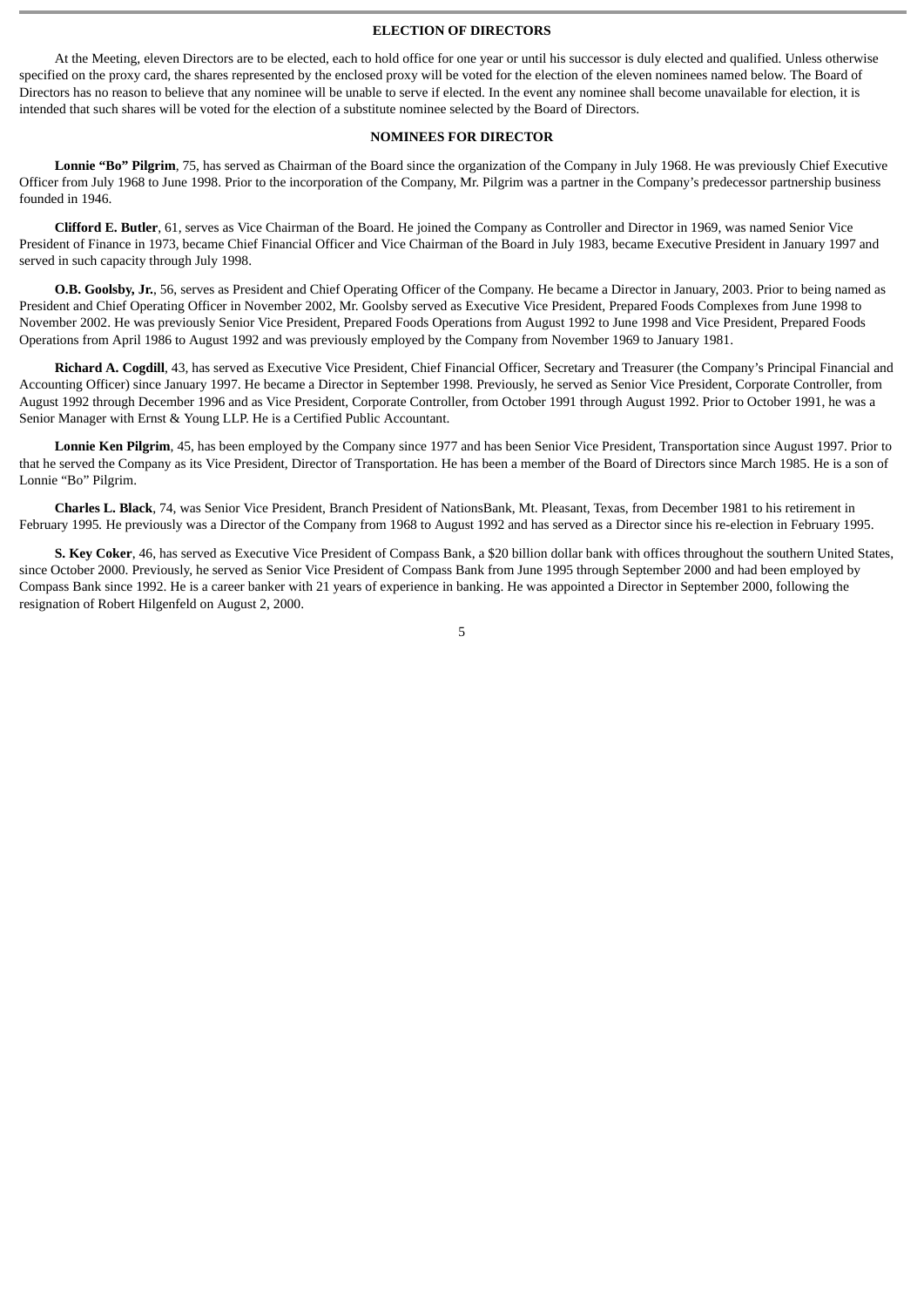**Blake D. Lovette**, 61, was appointed a director of the Company in November 2003. He has served as a consultant to companies serving the food industry and private investors since July 2002. From 1998 to June 2002, he was President of ConAgra Poultry Company, a fully-integrated chicken processing business engaged in the production, processing, marketing and distribution of fresh and frozen chicken products. Mr. Lovette has served as a poultry company executive for many years. He was President and Chief Operating Officer of Valmac Industries from 1979 to 1985. From 1985 to 1988, Mr. Lovette led the Shenandoah Products Corporation operations of Perdue Farms. He was President and Chief Operating Officer of poultry operations of Holly Farms Corporation from 1988 to 1990, and was with the Lovette Company from 1990 to 1998.

**Vance C. Miller, Sr.**, 70, was elected a Director in September 1986. Mr. Miller has been Chairman of Vance C. Miller Interests, a real estate development company formed in 1977, and has served as the Chairman of the Board and Chief Executive Officer of Henry S. Miller Cos., a Dallas, Texas, real estate services firm, since 1991. Mr. Miller also serves as a director of Resurgence Properties, Inc.

**James G. Vetter, Jr.**, 69, has practiced law in Dallas, Texas, since 1966. He is a shareholder of the Dallas law firm of Godwin Gruber, P.C., and has served as general counsel and a Director since 1981. Mr. Vetter is a Board Certified-Tax Law Specialist and serves as a lecturer and author in tax matters.

**Donald L. Wass, Ph.D.**, 71, was elected a Director of the Company in May 1987. He has been President of the William Oncken Company of Texas, a time management consulting company, since 1970.

#### **Report of the Audit Committee**

Pursuant to the Audit Charter attached to the Company's proxy statement within the last three years, the Audit Committee oversees the Company's financial reporting process on behalf of the Board of Directors. Management has the primary responsibility for the financial statements and the reporting process, including the systems of internal controls. In fulfilling its oversight responsibilities, the committee reviewed and discussed the audited financial statements in the Annual Report with management, including a discussion of the quality, not just the acceptability, of the accounting principles, the reasonableness of significant judgments and the clarity of disclosures in the financial statements.

The committee reviewed with the independent auditors who are responsible for expressing an opinion on the conformity of those audited financial statements with generally accepted accounting principles, their judgments as to the quality, not just the acceptability, of the Company's accounting principles and such other matters as are required to be discussed with the committee under generally accepted auditing standards. In addition, the committee has discussed with the independent auditors the auditor's independence from management and the Company, and has received from the independent auditors the written disclosures required by the Independence Standards Board.

The committee discussed with the Company's internal and independent auditors the overall scope and plans for their respective audits. The committee meets with the internal and independent auditors, with and without management present, to discuss the results of their examinations, their evaluations of the Company's internal controls and the overall quality of the Company's financial reporting. In reliance on the reviews and discussions referred to above, the committee recommended to the Board of Directors (and the Board has approved) that the audited financial statements be included in the Company's Annual Report on Form 10-K for the fiscal year ended September 27, 2003 for filing with the Securities and Exchange Commission. The committee and the Board have also recommended the selection of the Company's independent auditors.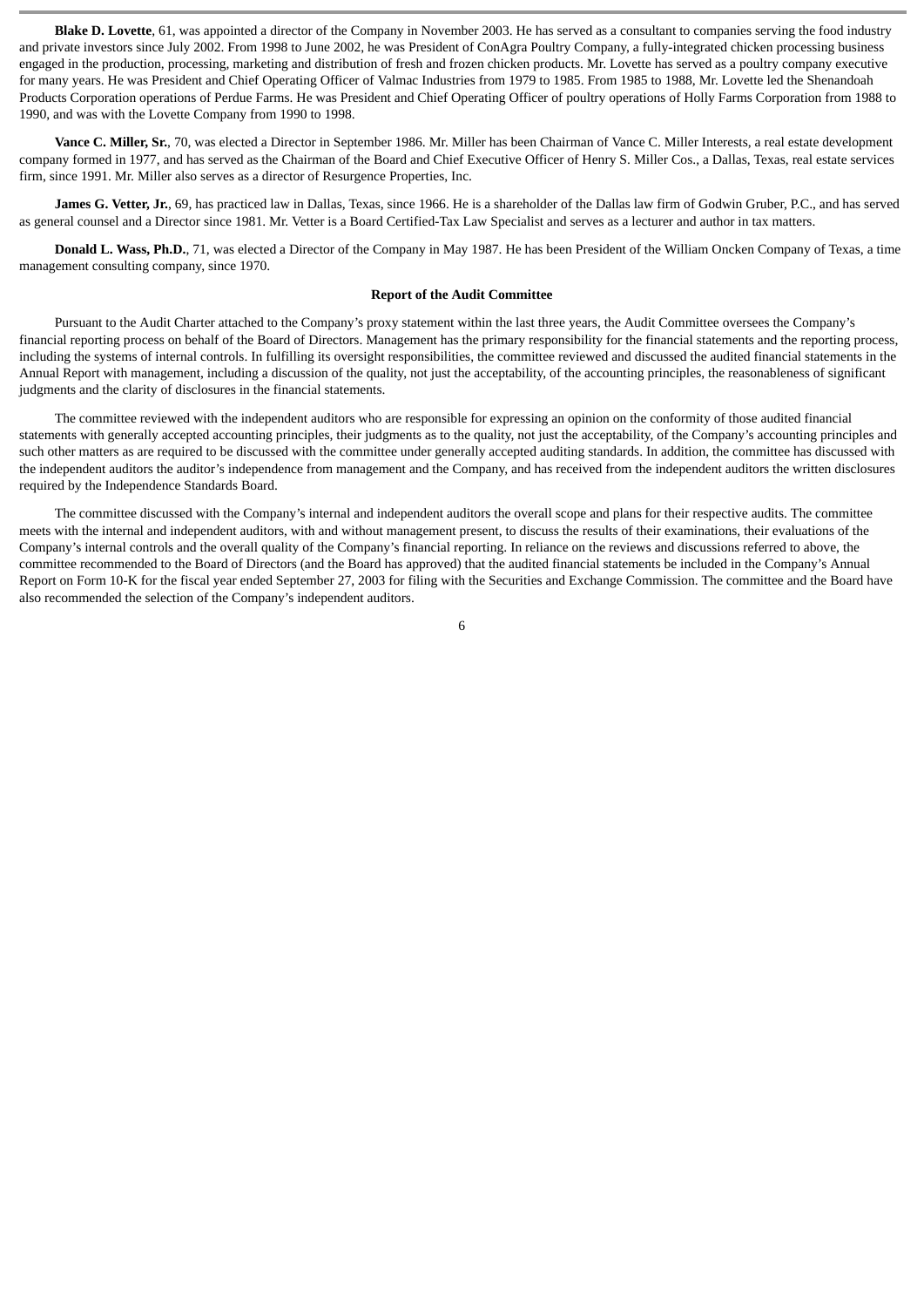The members of the Audit committee are independent as defined in Sections 303.01(B)(2)(a) and (3) of the New York Stock Exchange's listing standards.

Audit Committee

 Charles L. Black Vance C. Miller, Sr. Donald L. Wass, Ph.D. S. Key Coker

#### **Independent Auditor Fee Information**

Fees for professional services provided by our independent auditors, Ernst & Young LLP, for each of the last two fiscal years are as follows:

| <b>Description of Services</b> | Fiscal 2003 | Fiscal 2002   |  |
|--------------------------------|-------------|---------------|--|
|                                |             |               |  |
| Audit fees                     | \$1,370,000 | 834,000<br>\$ |  |
| Audit related fees             | 238,000     | 490,000       |  |
| Fees for tax services          | 97,000      | 219,000       |  |
| All other fees                 | 225,000     | 62,000        |  |
| <b>Total fees</b>              | \$1,930,000 | \$1,605,000   |  |

### **Audit Fees**

Fees for audit services included fees associated with the annual audit, the reviews of the Company's quarterly reports on Form 10-Q, statutory audits required internationally, and accounting consultations on new and emerging accounting issues provided in connection with the audits. The fiscal 2003 audit fee also includes fees for assistance with the registration and sale of debt securities to help finance the acquisition of the ConAgra Foods chicken business ("ConAgra Poultry") completed in November 2003, and the definitive proxy statement prepared and submitted to shareholders in connection of with the ConAgra Poultry acquisition. The 2002 audit fee has been adjusted to include \$74,000 related to the 2002 annual audit that was not reported in the fiscal 2002 proxy statement, as such amounts had not been finalized at the completion of the proxy statement.

#### **Audit-Related Fees**

Fees for audit-related services in fiscal 2003 principally included audit and tax due diligence, accounting consultations, and assistance with other matters associated with the ConAgra Poultry acquisition. The fiscal 2002 fees include fees in connection with providing internal audit service through July 2002.

#### **Tax Fees**

Fees for tax services include state, federal and international tax compliance and tax advice and tax planning on both a state, federal and international level.

#### **All Other Fees**

All other fees include fees for all other services not included within audit fees, audit-related fees and tax fees. These amounts principally include advisory services related to the Company's product recall experienced in early fiscal 2003 and a special project for the audit committee performed in 2002.

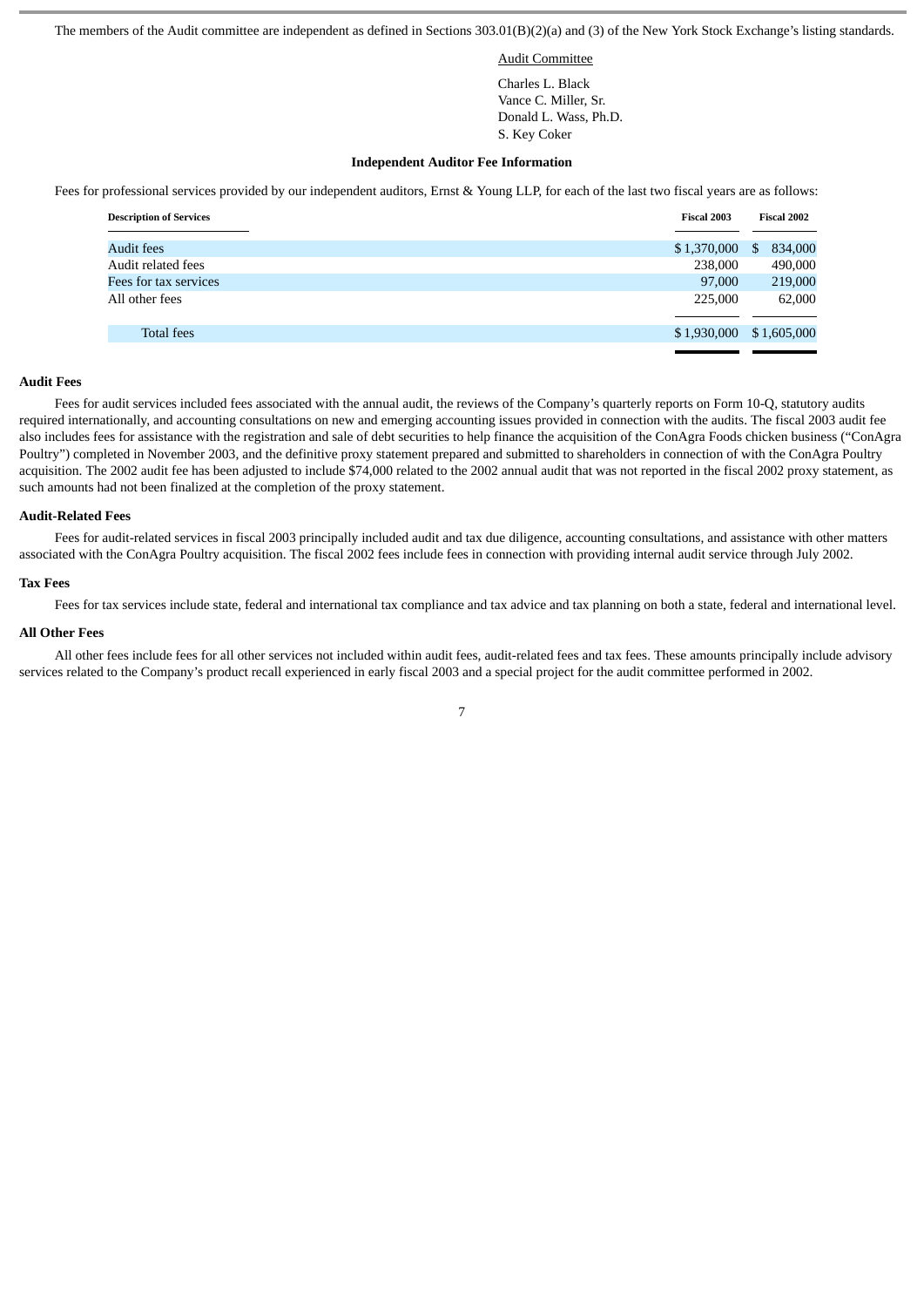#### **Compensation Committee Interlocks and Insider Participation**

During fiscal 2003, the members of the Company's Compensation Committee were Lonnie "Bo" Pilgrim, Chairman of the Board of the Company, Vance C. Miller, Sr., Lonnie Ken Pilgrim, Senior Vice President, Transportation of the Company, James G. Vetter, Jr., and Charles L. Black.

The Company has been and continues to be a party to certain transactions with Lonnie "Bo" Pilgrim and a law firm affiliated with James G. Vetter, Jr. These transactions, along with all other transactions between the Company and affiliated persons, require the prior approval of the Audit Committee of the Board of Directors. Set forth below is a summary of these transactions:

At certain times during the year, Lonnie "Bo" Pilgrim purchases our live chickens and hens, feed inventory and veterinary and technical services during the grow-out process and then contracts with us to resell the birds at maturity. Chicks, feed and services are purchased from us for their fair market value, and we purchase the mature chickens from Mr. Pilgrim at a market-based formula price subject to a ceiling price calculated at Mr. Pilgrim's cost plus 2 percent. Additionally, we process the payroll for certain employees of Mr. Pilgrim and Pilgrim Poultry G.P. ("PPGP") as well as perform certain administrative bookkeeping services for Mr. Pilgrim's personal businesses. During fiscal 2003, we paid Mr. Pilgrim, doing business as PPGP, \$48,722,000 for chickens produced in his grow-out operations, and PPGP paid us \$48,130,000 for chicks, feed and services, including the payroll services described above. Lonnie "Bo" Pilgrim is the sole proprietor of PPGP.

PPGP also rents facilities to us for the production of eggs. On December 29, 2000, we entered into an agreement with PPGP to rent its egg production facilities for a monthly amount of \$62,500. During fiscal year 2003, we paid rental on the facilities of \$750,000 to PPGP. Our management believes that the terms of this agreement with PPGP are substantially similar to, and contain terms not less favorable to us than, agreements obtainable from unaffiliated parties.

We also maintain depository accounts with a financial institution of which Lonnie "Bo" Pilgrim is a major stockholder. Fees paid to this bank in fiscal 2003 are insignificant, and as of September 27, 2003, we had bank balances at this financial institution of approximately \$2.2 million.

Since 1985, we have leased an airplane from Lonnie "Bo" Pilgrim under a lease agreement which provides for monthly lease payments of \$33,000 plus operating expenses, which terms our management believes to be substantially similar to those obtainable from unaffiliated parties. During fiscal 2003 we had lease expenses of \$396,000 and operating expenses of \$260,185 associated with the use of this airplane.

Historically, much of our debt has been guaranteed by our major stockholders. In consideration of such guarantees, we have paid such stockholders a quarterly fee equal to .25% of the average aggregate outstanding balance of such guaranteed debt. During fiscal 2003, we paid \$3,236,000 to Pilgrims Interests, Ltd., an affiliate of Lonnie "Bo" Pilgrim.

Certain members of the family of Lonnie "Bo" Pilgrim are employed by us, including his son, Lonnie Ken Pilgrim, a Director and our Senior Vice President, Transportation, his son, Pat Pilgrim, our Vice President Special Projects, and his daughter, Greta Pilgrim-Owens, our Vice President Consumer Communication, who received total compensation in fiscal 2003 of \$279,190, \$268,331 and \$287,369, respectively.

Godwin Gruber, P.C., represents us in connection with a variety of legal matters. James G. Vetter, Jr., is a Director of Pilgrim's Pride and is a shareholder of Godwin Gruber, P.C. During fiscal 2003, we paid Godwin Gruber, P.C., legal fees of \$61,365 in connection with such matters.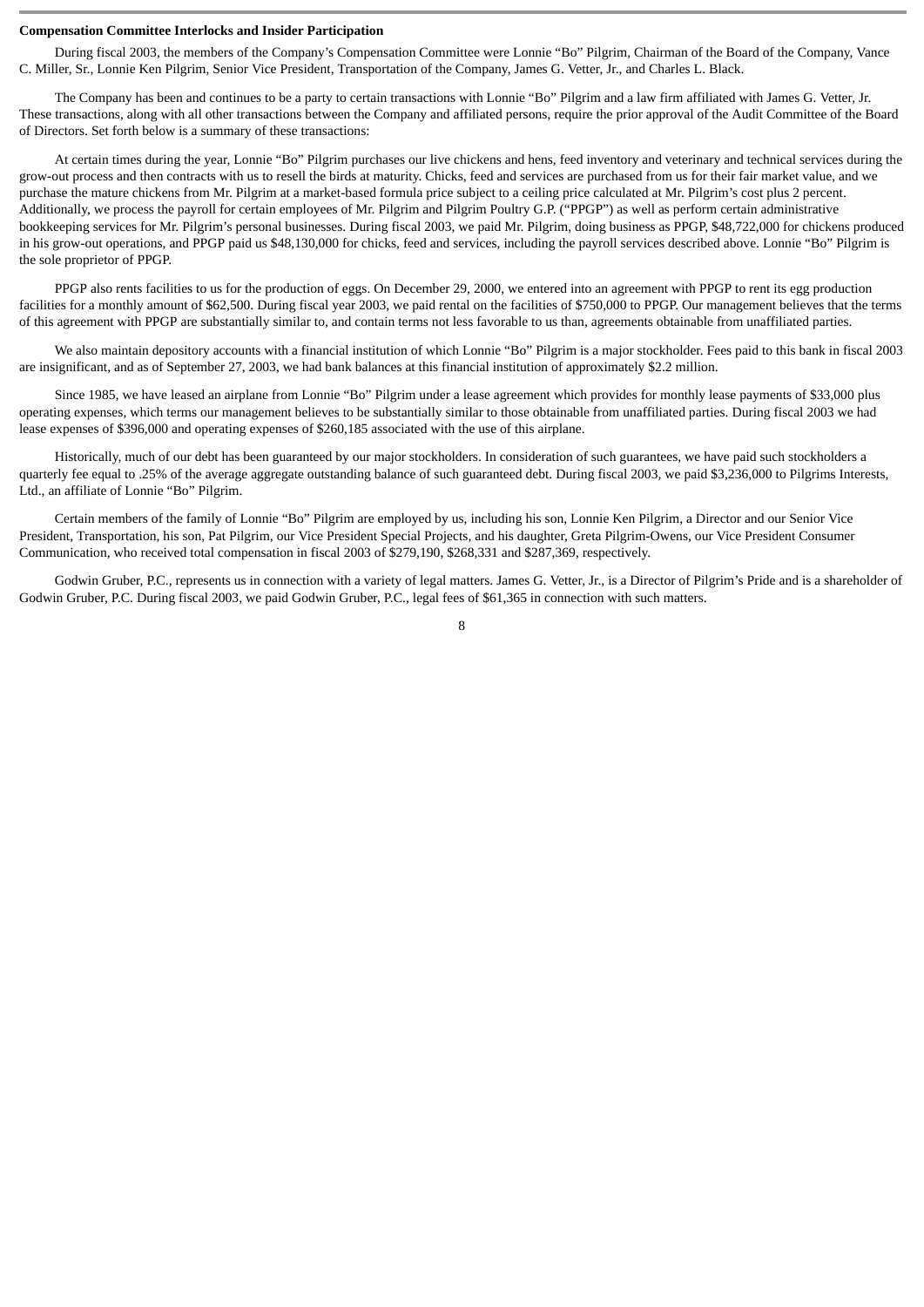We have entered into chicken grower contracts involving farms owned by certain of our officers, providing the placement of Pilgrim's Pride-owned flocks on their farms during the grow-out phase of production. These contracts are on terms substantially the same as contracts entered into by us with unaffiliated parties and can be terminated by either party upon completion of the grow-out of each flock. The aggregate amount paid by us to Lonnie "Bo" Pilgrim under these grower contracts during fiscal 2003 was \$247,895.

# **EXECUTIVE COMPENSATION**

The following table sets forth a summary of compensation paid to the Company's Chief Executive Officer and the other persons serving as executive officers during fiscal 2003. See "Nominees for Director – Compensation Committee Interlocks and Insider Participation" above and "Certain Transactions" below for a discussion of transactions with the Company's Directors and executive officers.

# **SUMMARY COMPENSATION TABLE**

|                                                                                                               |                       | <b>Annual Compensation</b>            |                                 |                                    |                                            |  |  |
|---------------------------------------------------------------------------------------------------------------|-----------------------|---------------------------------------|---------------------------------|------------------------------------|--------------------------------------------|--|--|
| <b>Name and Principal Position</b>                                                                            | <b>Fiscal</b><br>Year | <b>Salary</b>                         | <b>Bonus</b>                    | Other<br>Annual<br>Compensation    | All<br>Other<br>Compensation(1)            |  |  |
| Lonnie "Bo" Pilgrim<br>Chairman of the Board                                                                  | 2003<br>2002<br>2001  | \$1,071,200<br>1,071,200<br>1,071,200 | \$586,640<br>476,841<br>566,942 | \$.<br>59,196<br>119,913<br>24,081 | $\mathbb{S}$<br>28,543<br>70,126<br>12,066 |  |  |
| David Van Hoose<br>Former Chief Executive Officer <sup>(2)</sup>                                              | 2003<br>2002<br>2001  | 162,766<br>551,359<br>535,300         | 462,796                         | 2,434<br>27,843<br>13,381          | 1,466,863<br>16,114<br>11,500              |  |  |
| Clifford E. Butler<br>Vice Chairman of the Board                                                              | 2003<br>2002<br>2001  | 388,921<br>388,868<br>388,868         | 183,640<br>111,133<br>111,133   | 12,544<br>12,661<br>9,720          | 3,009<br>2,763<br>2,06                     |  |  |
| O. B. Goolsby, Jr.<br>President and Chief Operating Officer                                                   | 2003<br>2002<br>2001  | 373,577<br>222,664<br>216,179         | 301,325<br>115,062<br>115,610   | 12,455<br>6,286<br>5,404           | 2,649<br>4,128<br>2,239                    |  |  |
| Richard A. Cogdill<br><b>Executive Vice President,</b><br>Chief Financial Officer,<br>Secretary and Treasurer | 2003<br>2002<br>2001  | 324,873<br>318,092<br>308,828         | 350,000<br>300,000<br>300,000   | 8,480<br>9,027<br>7,720            | 927<br>1,669<br>1,357                      |  |  |

(1) Includes the following items of compensation:

a. Company's contributions to the named individual under its 401(k) Salary Deferral Plan in the following amounts: Lonnie "Bo" Pilgrim, \$26 (2003), \$52 (2002), \$52 (2001); David Van Hoose, \$56 (2003), \$312 (2002), \$312 (2001); Clifford E. Butler, \$324 (2003), \$312 (2002), \$312 (2001); Richard A. Cogdill, \$334 (2003), \$312 (2002), \$312 (2001); and O.B. Goolsby, Jr., \$338 (2003), \$312 (2002), \$312 (2001).

b. Section 79 income to the named individual due to group term life insurance in excess of \$50,000 in the following amounts: Lonnie "Bo" Pilgrim, \$28,517 (2003), \$70,074 (2002), \$12,014 (2001); David Van Hoose, \$4,343 (2003), \$15,802 (2002), \$11,187 (2001); Clifford E. Butler, \$2,685 (2003), \$2,451 (2002), \$1,749 (2001); Richard A. Cogdill, \$593 (2003), \$1,357 (2002), \$1,045 (2001); and O.B. Goolsby, Jr., \$2,409 (2003), \$3,816 (2002), \$1,927 (2001).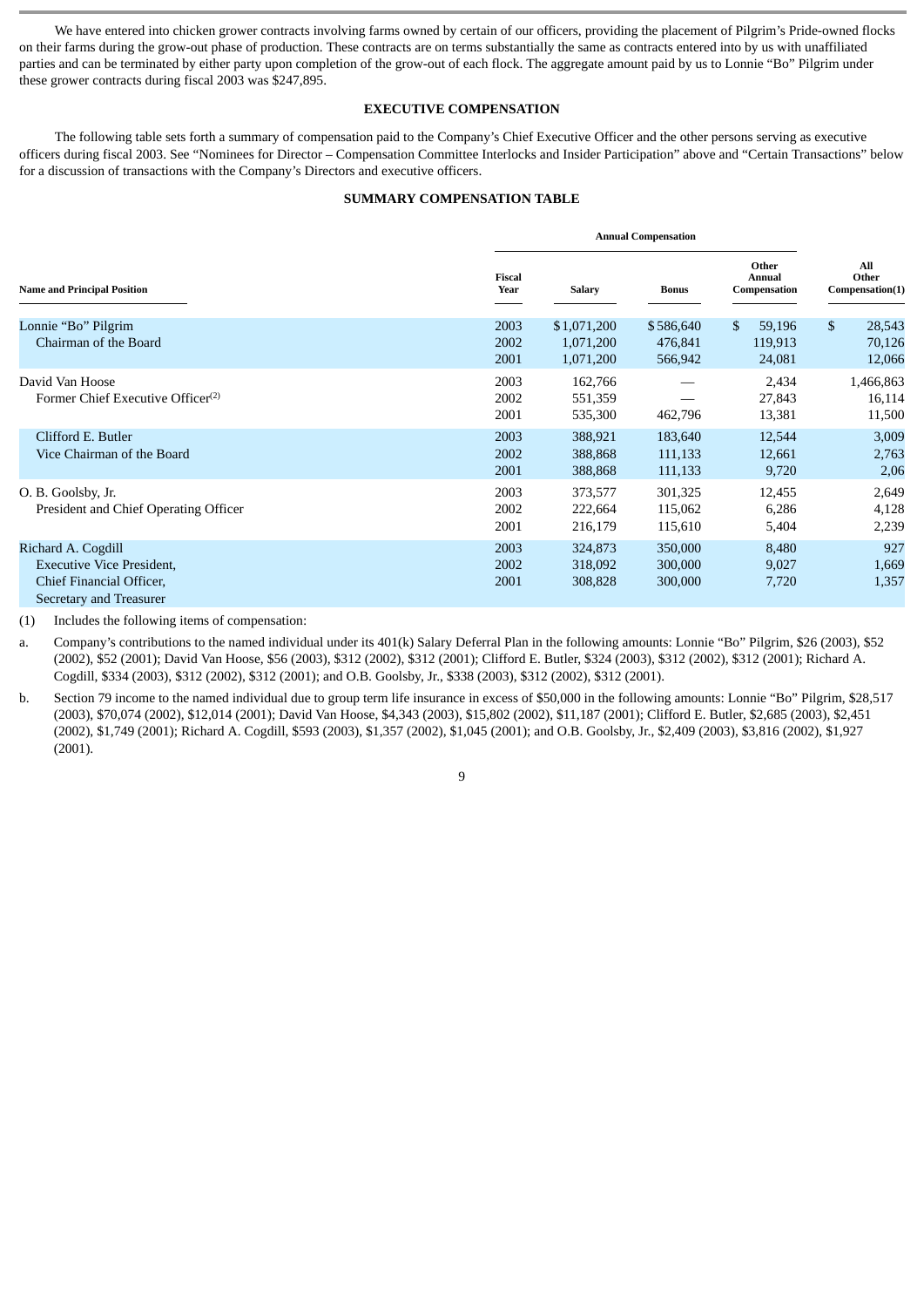(2) On November 11, 2002, the Company announced that Mr. Van Hoose would retire as Chief Executive Officer of the Company effective March 29, 2003. In connection with his retirement, Mr. Van Hoose entered into a Retirement Agreement with the Company. Under the terms of the Retirement Agreement, Mr. Van Hoose continued to receive his current salary and benefits until March 29, 2003 and received a lump sum payment of \$1,300,000; however, he did not receive any further bonus or incentive compensation. Pursuant to the terms of the Retirement Agreement, on May 2, 2003, the Company purchased his residence for \$625,000.

### **Directors' Fees**

The Company pays its Directors who are not employees of the Company \$6,000 per meeting attended in person, plus expenses, and Directors who are not employees of the Company also receive \$2,500 and \$1,250 per telephonic meeting that they participate in that lasts at least 45 minutes or less than 45 minutes, respectively.

### **Report of Compensation Committee**

The Compensation Committee establishes executive compensation and oversees the administration of the bonus plan for key members of management and the Company's employee benefit plans.

The following is a report submitted by the Compensation Committee members in their capacity as the Board's Compensation Committee, addressing the Company's compensation policy as it related to the named executive officers for fiscal 2003.

### **Performance Measures**

The Compensation Committee's establishment of annual executive compensation is a subjective process in which the Committee considers many factors, including the Company's performance as measured by earnings for the year, each executive's specific responsibilities, the contribution to the Company's profitability by each executive's specific areas of responsibility, the level of compensation believed necessary to motivate and retain qualified executives and the executive's length of time with the Company.

### **Fiscal Compensation**

For fiscal 2003, the Company's executive compensation program consisted of (a) base salary, (b) a discretionary bonus based upon the factors described above, (c) the bonus plan described below, (d) Company contributions to the Company's 401(k) salary deferral plan which are made up of mandatory contributions of one dollar per week and matching contributions of up to five dollars per week and additional matching contributions of up to four percent of an executive's compensation subject to an overall Company contribution limit of five percent of domestic income before taxes and (e) Company contributions to the Employee Stock Investment Plan in an amount equal to 33 1/3% of the officers' payroll deduction for purchases of the Company's common stock under the plan, which deductions are limited to 7 1/2% of the officer's base salary, overtime pay and bonuses.

In establishing the fiscal 2003 compensation for Lonnie "Bo" Pilgrim, the Company's Chairman of the Board, the Compensation Committee did not adjust Mr. Pilgrim's annual base salary from \$1,071,200. Mr. Pilgrim's bonus for fiscal 2003 consisted of a discretionary bonus of \$586,640. This discretionary bonus was made in response to the Compensation Committee's subjective assessment of Mr. Pilgrim's contribution to the Company's performance in fiscal 2003.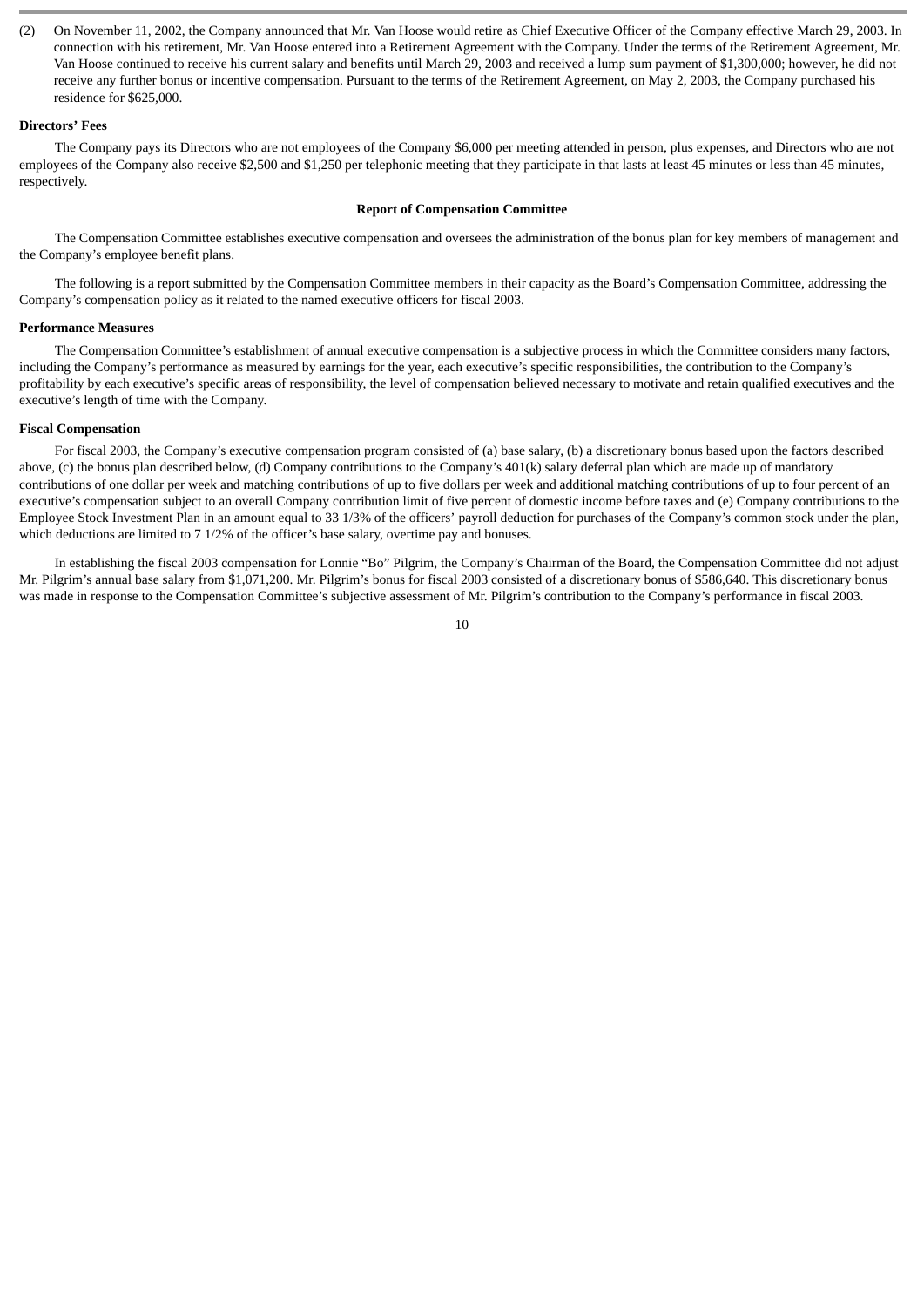In establishing the fiscal 2003 compensation for David Van Hoose, the Company's Chief Executive Officer, the Compensation Committee did not adjust Mr. Van Hoose's annual base salary from \$551,359. Mr. Van Hoose did not receive a bonus with respect to fiscal 2003, although, in connection with his retirement effective March 29, 2003, Mr. Van Hoose entered into a Retirement Agreement with the Company which provides for certain payments to be made to him as disclosed in the Summary Compensation Table above.

The Company's objective is to obtain financial performance that achieves increased return on equity, sales volume, earnings per share and net income. The Compensation Committee believes that linking executive compensation to corporate performance results in a better alignment of compensation with corporate goals and stockholder interests.

The Company's Senior Executive Performance Bonus Plan (the "Plan") provides for five percent of the Company's U.S. income before income taxes to be allocated among certain key members of management. Such amount is allocated among all plan participants based upon the ratio of each participant's eligible salary to the aggregate salaries of all participants and the number of months of the fiscal year the participant was approved for participation. The Plan also provides for a Subcommittee to administer the plan provisions dealing with certain designated Section 162(m) participants, currently Mr. Lonnie "Bo" Pilgrim. The Compensation Committee retains the right, in its sole discretion, to reduce, increase or eliminate, prior to payment thereof, the amount of any bonus that would otherwise be due under the Plan to non-Section 162(m) participants, and the Compensation Subcommittee retains these same rights, except for the right to increase bonus amounts, for designated Section 162(m) participants. Participants may generally be added or removed from the plan at the discretion of the Compensation Committee. Participants must continue to be employed by the Company on January 1 following the end of a fiscal year in order to be paid a bonus with respect to that year. Bonuses are typically paid during the January following the fiscal year with respect to which the bonus has been granted.

#### Compensation Committee

Lonnie "Bo" Pilgrim Charles L. Black Vance C. Miller, Sr. Lonnie Ken Pilgrim James G. Vetter, Jr.

#### Compensation Subcommittee

Charles L. Black Vance C. Miller, Sr.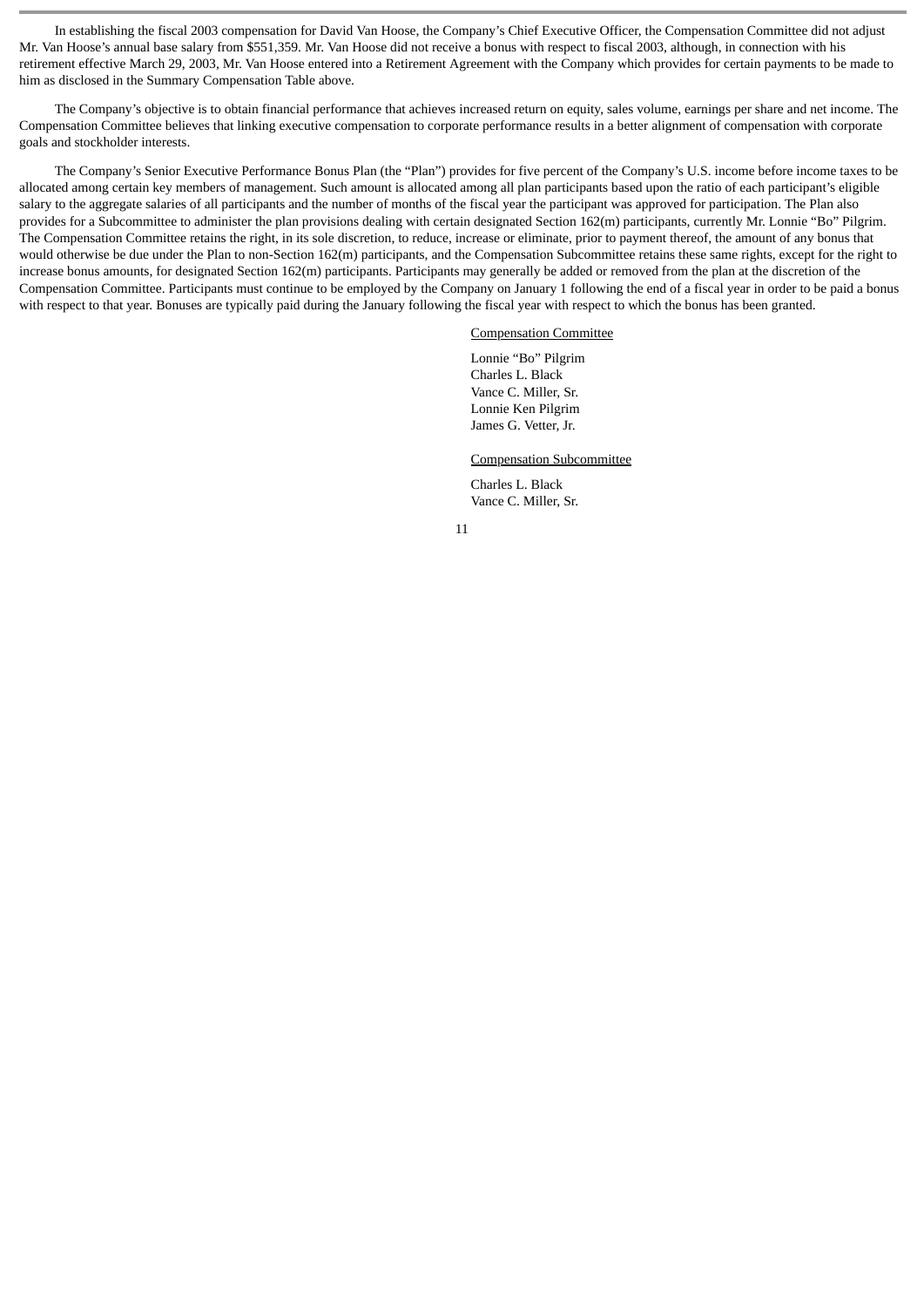### **COMPANY PERFORMANCE**

The following graph shows a five-year comparison of cumulative total returns for the Company's previously outstanding Class A common stock and Class B common stock, the Russell 2000 composite index and a peer group selected by the Company. On November 21, 2003, each share of the Company's then outstanding Class A common stock and Class B common stock was reclassified into one share of new common stock, which is now the only authorized class of the Company's common stock.

### **COMPARISON OF FIVE YEAR CUMULATIVE TOTAL RETURN\*** AMONG THE COMPANY, THE RUSSELL 2000 INDEX AND A PEER GROUP





|                                     | <b>Cumulative Total Return*</b> |          |         |         |         |         |
|-------------------------------------|---------------------------------|----------|---------|---------|---------|---------|
|                                     | 9/26/98                         | 10/02/99 | 9/30/00 | 9/29/01 | 9/28/02 | 9/27/03 |
| PILGRIM'S PRIDE CORPORATION-CLASS A | 100                             | 38       | 36      | 67      | 50      | 91      |
| PILGRIM'S PRIDE CORPORATION-CLASS B | 100                             | 45       | 36      | 73      | 49      | 69      |
| PEER GROUP                          | 100                             | 116      | 145     | 114     | 103     | 141     |
| RUSSELL 2000                        | 100                             | 58       | 42      | 82      | 68      | 111     |

\$100 invested on 9/26/98 in stock or index including reinvestment of dividends.

On July 30, 1999, the Company issued a stock dividend of one share of Class A common stock for every two shares of Class B common stock held to stockholders of record on June 30, 1999. This was the first issuance of the Company's Class A common stock. The above results for the Company's Class B common stock were adjusted for the Class A common stock dividend. The Company's Class A common stock was not outstanding at the beginning of fiscal 1999 and is presented on a separate line of the graph.

The total cumulative return on investment (change in the year-end stock price plus reinvested dividends) for each of the periods for the Company, the Russell 2000 composite index and the peer group is based on the stock price or composite index at the end of fiscal 1998.

The above graph compares the performance of the Company with that of the Russell 2000 composite index and a group of peer companies with the investment weighted on market capitalization. Companies in the peer group are Sanderson Farms, Inc., Cagle's, Inc., and the Company. These companies were selected because of their similar operations and market capitalizations relative to the Company and were approved by the Compensation Committee.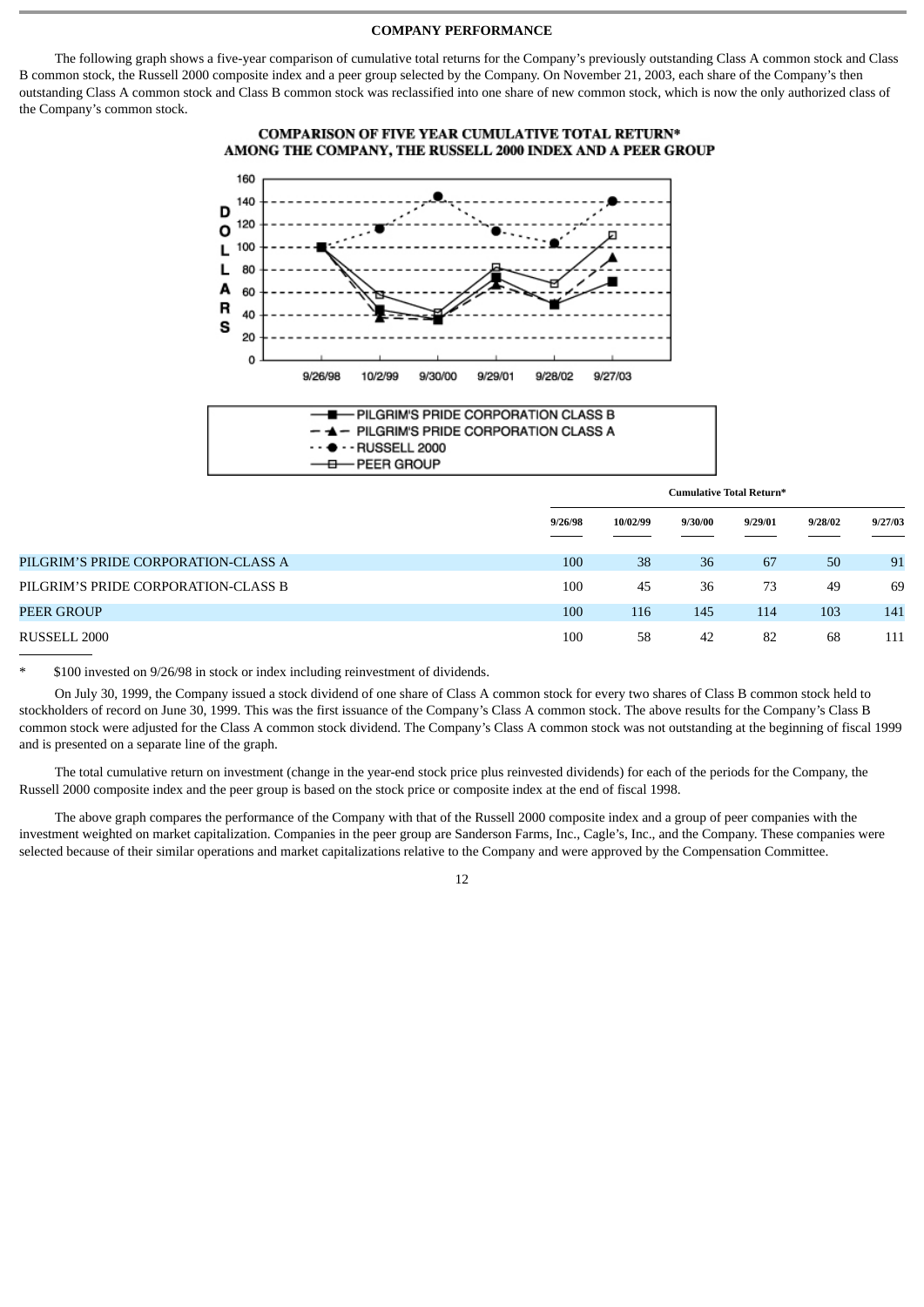### **CERTAIN TRANSACTIONS**

Pilgrim's Pride Corporation has been and continues to be a party to certain transactions with Lonnie "Bo" Pilgrim, its Chairman, Clifford E. Butler, its Vice Chairman, O.B. Goolsby, its President and Chief Operating Officer, a law firm affiliated with James G. Vetter, Jr., one of its Directors, and Blake D. Lovette, one of its Directors. These transactions, along with all other transactions between Pilgrim's Pride Corporation and affiliated persons, require the prior approval of the Audit Committee of the Board of Directors, and the Audit Committee has approved each of these transactions.

In addition to his Directorship, the Company has entered into an arrangement with Blake D. Lovette to provide periodic consulting services so that the compensation Mr. Lovett will receive as a consultant, when aggregated with his Director compensation, will total \$100,000 per year.

We have entered into chicken grower contracts involving farms owned by certain of our officers, providing the placement of Pilgrim's Pride-owned flocks on their farms during the grow-out phase of production. These contracts are on terms substantially the same as contracts entered into by us with unaffiliated parties and can be terminated by either party upon completion of the grow-out of each flock. The aggregate amounts paid by us to our current officers under these grower contacts during fiscal 2003 were as follows: Clifford E. Butler, \$205,351 and O.B. Goolsby, Jr., \$330,621.

We also employ Clifford E. Butler's son, Shane Butler, our Vice President Prepared Foods, Mt. Pleasant and Waco, who was paid total compensation of \$140,454 in fiscal 2003 and O.B. Goolsby's daughter, Melissa Goolsby, Sales Field Service Representative, who was paid total compensation of \$24,838 in fiscal 2003.

See "Nominees for Director—Compensation Committee Interlocks and Insider Participation," which is incorporated herein by reference, for a discussion of the Company's transactions with Lonnie "Bo" Pilgrim and James G. Vetter, Jr.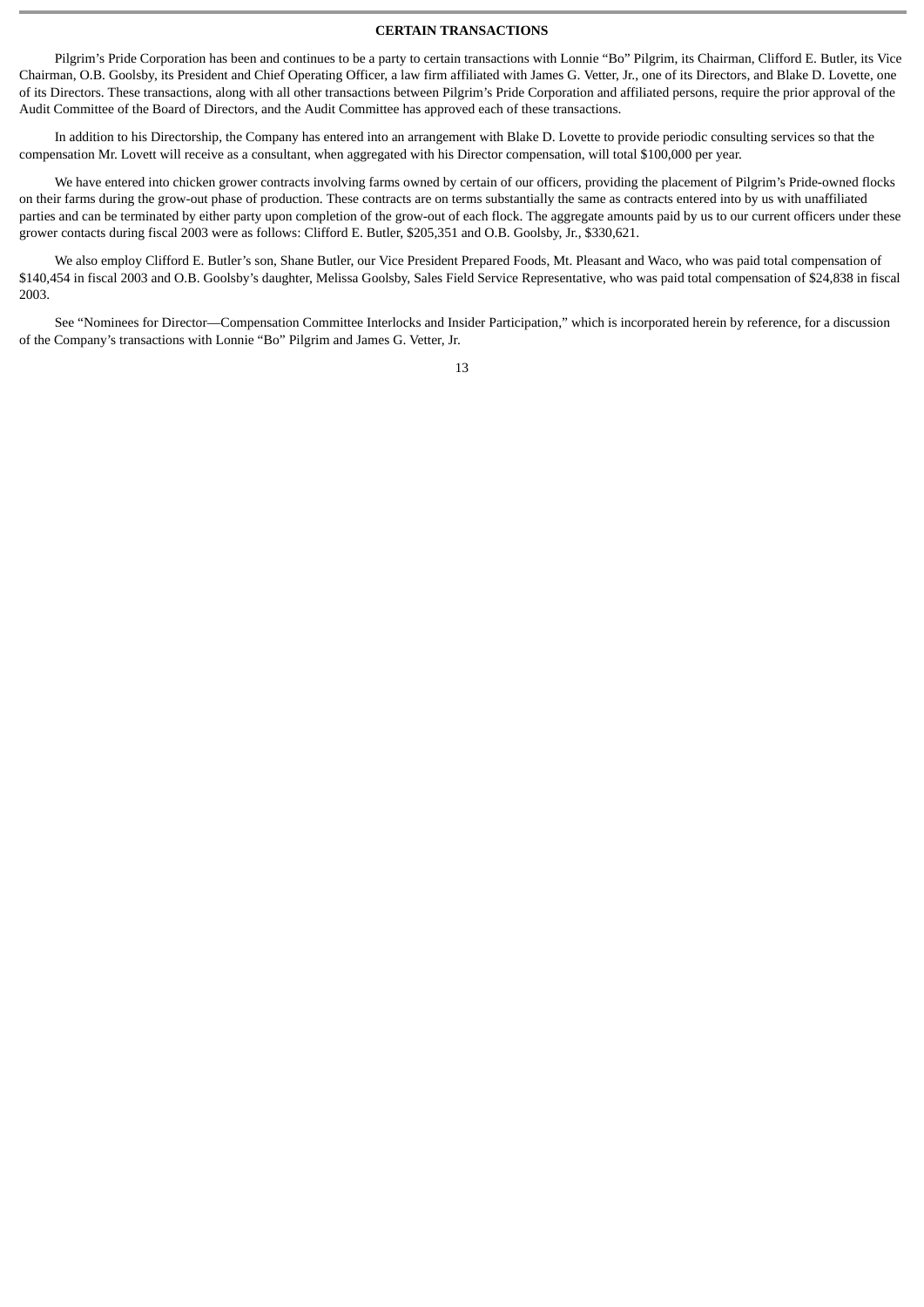### **SECURITY OWNERSHIP**

The following table sets forth, as of December 16, 2004 (except as otherwise noted), certain information with respect to the beneficial ownership of the Company's common stock by (a) each stockholder beneficially owning more than 5% of the Company's outstanding common stock; (b) each Director and Director nominee of the Company who is a stockholder of the Company; (c) each of the executive officers listed in the executive compensation table who is a stockholder of the Company; and (d) all executive officers and Directors of the Company as a group.

| <b>Name of Beneficial Owner</b>      | <b>Amount</b> and<br>Nature of<br><b>Beneficial</b><br>Ownership of<br>Common<br><b>Stock</b> | Percent<br>of<br>Outstanding<br><b>Common Stock</b> | Percent<br>of<br><b>Voting Power</b> |
|--------------------------------------|-----------------------------------------------------------------------------------------------|-----------------------------------------------------|--------------------------------------|
| Pilgrim Interests, Ltd               |                                                                                               |                                                     |                                      |
| 110 South Texas Street               |                                                                                               |                                                     |                                      |
| Pittsburg, Texas 75686               | 22,118,077                                                                                    | 33.2%                                               | 52.2%                                |
| Lonnie "Bo" Pilgrim $(a)(b)$         |                                                                                               |                                                     |                                      |
| 110 South Texas Street               |                                                                                               |                                                     |                                      |
| Pittsburg, Texas 75686               | 25,351,125                                                                                    | 38.1%                                               | 59.8%                                |
| Lonnie Ken Pilgrim(a)(b)(c)          |                                                                                               |                                                     |                                      |
| 110 South Texas Street               |                                                                                               |                                                     |                                      |
| Pittsburg, Texas 75686               | 22,851,377                                                                                    | 34.3%                                               | 53.9%                                |
| ConAgra Foods, Inc.(d)               |                                                                                               |                                                     |                                      |
| One ConAgra Drive                    |                                                                                               |                                                     |                                      |
| Omaha, Nebraska 68102                | 25,443,054                                                                                    | 38.2%                                               | 3.0%                                 |
| Dimensional Fund Advisors Inc.(e)    |                                                                                               |                                                     |                                      |
| 1299 Ocean Avenue, 11th Floor        |                                                                                               |                                                     |                                      |
| Santa Monica, California 90401       | 2,095,400                                                                                     | 3.1%                                                | 4.9%                                 |
| Wellington Management Company LLP(f) |                                                                                               |                                                     |                                      |
| 75 State Street                      |                                                                                               |                                                     |                                      |
| Boston, Massachusetts 02109          | 1,504,700                                                                                     | 2.3%                                                | 3.6%                                 |
| Clifford E. Butler(b)                | 111,105                                                                                       | (g)                                                 | (g)                                  |
| O.B. Goolsby, Jr.(b)                 | 20,006                                                                                        | (g)                                                 | (g)                                  |
| Richard A. Cogdill (b)               | 37,762                                                                                        | (g)                                                 | (g)                                  |
| David Van Hoose(b)                   |                                                                                               |                                                     |                                      |
| James G. Vetter, Jr.                 | 3,425                                                                                         | (g)                                                 | (g)                                  |
| Vance C. Miller, Sr.                 | 2,000                                                                                         | (g)                                                 | (g)                                  |
| Charles L. Black                     | 500                                                                                           | (g)                                                 | (g)                                  |
| Donald L. Wass, Ph.D                 | 450                                                                                           | (g)                                                 | (g)                                  |
| All executive officers and Directors |                                                                                               |                                                     |                                      |
| as a group (10 persons)              | 26,017,346                                                                                    | 39.1%                                               | 61.4%                                |

(a) Includes 22,118,077 shares of common stock held of record by Pilgrim Interests, Ltd., a partnership formed by Mr. Pilgrim's family of which Lonnie A. Pilgrim and Lonnie Ken Pilgrim are managing partners. Also includes 90,580 shares of common stock held of record by Pilgrim Family Trust I, an irrevocable trust dated June 16, 1987, for the benefit of Lonnie "Bo" Pilgrim's surviving spouse and children, of which Lonnie Ken Pilgrim and Patty R. Pilgrim, Lonnie "Bo" Pilgrim's wife, are co-trustees, and 90,579 shares of common stock held of record by Pilgrim Family Trust II, an irrevocable trust dated December 23, 1987, for the benefit of Lonnie "Bo" Pilgrim and his children, of which Lonnie "Bo" Pilgrim and Lonnie Ken Pilgrim are co-trustees. Each of Lonnie A. Pilgrim and Lonnie Ken Pilgrim disclaim beneficial ownership of the Company's common stock held by Pilgrim Interests, Ltd., except to the extent of their respective pecuniary interest therein.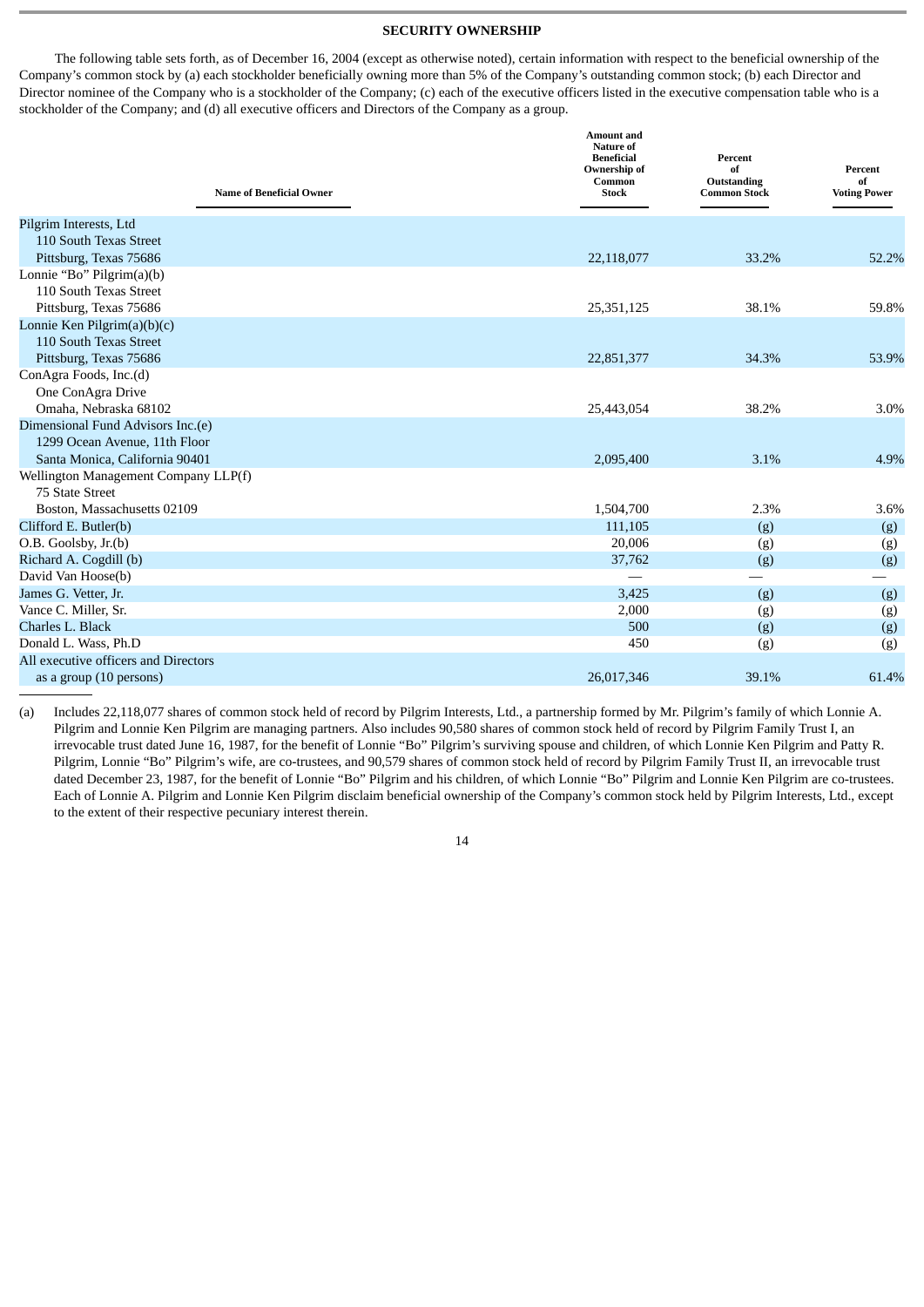- (b) Includes shares held in trust by the Company's 401(k) Salary Deferral Plan.
- (c) Includes 13,697 shares of common stock held by his wife. Also includes 53,510 shares of common stock held in two irrevocable trusts dated December 15, 1994 and October 31, 1989, of which Lonnie Ken Pilgrim is a co-trustee for the benefit of his children. Lonnie Ken Pilgrim disclaims any beneficial interest in the foregoing shares.
- (d) Based on information provided to the Company as of November 24, 2003, from ConAgra Foods, Inc. ("ConAgra").
- (e) Based on information provided to the Company as of December 26, 2002, from Dimensional Fund Advisors Inc. ("Dimensional"). Dimensional, an investment advisor registered under Section 203 of the Investment Advisors Act of 1940, furnishes investment advice to four investment companies registered under the Investment Company Act of 1940, and serves as investment manager to certain other commingled group trusts and separate accounts. These investment companies, trusts and accounts are the "Funds." In its role as investment advisor or manager, Dimensional possesses voting and/or investment power over the shares of the Company's common stock listed above that are owned by the Funds. All such shares are owned by the Funds. Dimensional disclaims beneficial ownership of such shares. For purposes of this disclosure, the Company added together the number of shares of Class A common stock and Class B common stock reported by Dimensional as being beneficially owned on December 26, 2002 to reflect the November 21, 2003 reclassification of the Company's common stock.
- (f) Based on information provided to the Company as of December 31, 2002, from Wellington Management Company, LLP ("Wellington"). Wellington is an investment advisor registered under Section 203 of the Investment Advisors Act of 1940. In its role as investment advisor, Wellington possesses voting and/or investment power over the shares of the Pilgrim's Pride common stock listed above that are owned by its clients. For purposes of this disclosure, the Company added together the number of shares of Class A common stock and Class B common stock reported by Wellington as being beneficially owned on December 26, 2002 to reflect the November 21, 2003 reclassification of the Company's common stock.
- (g) Less than 1%.

# **Compliance with Section 16(a) of the Exchange Act**

**Section 16(a) Beneficial Ownership Reporting Compliance**. Section 16(a) of the Exchange Act requires the Company's officers and Directors, and persons who own more than ten percent of the Company's common stock, to file reports of ownership and changes in ownership with the Securities and Exchange Commission ("SEC") and the New York Stock Exchange. Officers, Directors and greater than ten-percent stockholders are required by SEC regulations to furnish the Company with copies of all Section 16(a) forms they file. Based on its review of the copies of such forms received by it, the Company believes that all filing requirements applicable to its officers, Directors and greater than ten-percent stockholders for fiscal 2003 were complied with.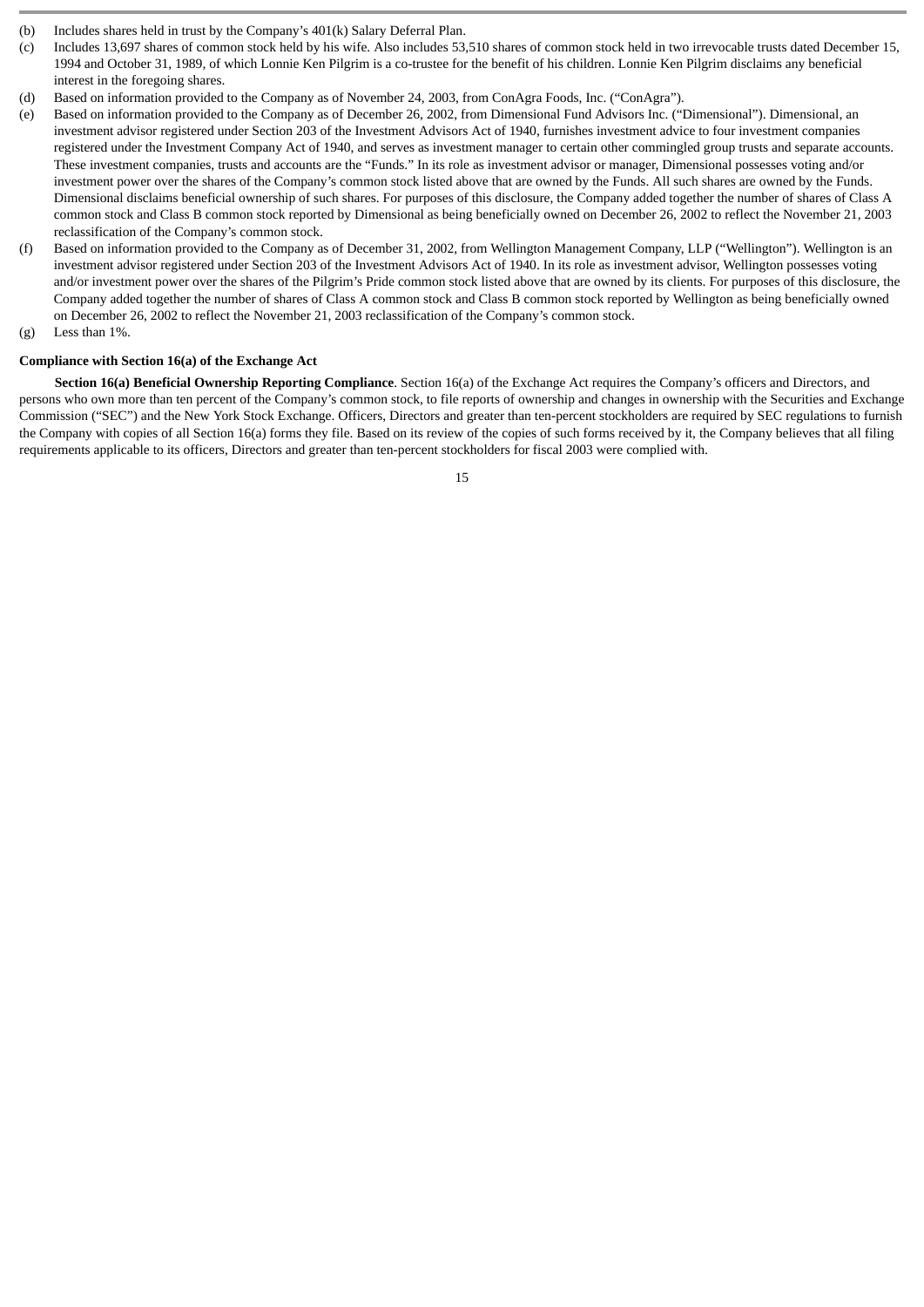### **ITEM 2. PROPOSAL TO APPROVE THE PILGRIM'S PRIDE CORPORATION EMPLOYEE STOCK INVESTMENT PLAN**

For a number of years, the Company has maintained its Employee Stock Investment Plan (the "Plan"). The Plan provides for open-market purchases of the Company's common stock by an administrator appointed by the Company bought with employee payroll deduction withholdings and contributions from the Company. The Plan is being submitted for shareholder approval pursuant to the new Section 303A(8) of the New York Stock Exchange's Listed Company Manual.

### **General Plan Information**

The purpose of the Plan is to provide individuals performing services to the Company or any other business under common control with the Company which has been designated by the Company as a participating employer in the Plan (as of the date hereof, To-Ricos, Inc., Pilgrim's Pride Corporation of North Carolina, Inc., Pilgrim's Pride Corporation of Delaware, Inc. and Pilgrim's Pride Corporation of West Virginia, Inc. have each been designated as a participating employer in the Plan) ("Employees") with a convenient method of investing in the Company through payroll deduction withholdings supplemented by contributions from the Company. The Board of Directors of the Company (the "Board") believes that Employee participation in the ownership of the Company helps to bring about the essential unity of purpose among the Company, its Employees and it stockholders. The Plan provides for open market purchases of the Company's common stock (the "Stock") by the Administrator (defined below) bought with Employee payroll deduction withholdings and contributions from the Company. The Plan is not a qualified plan under Section 401(a) of the Internal Revenue Code of 1986, as amended (the "Code"), and no provisions of the Employee Retirement Income Security Act of 1974 are applicable to the Plan.

Because the amount of the Company's contributions under the Plan to any Employee are contingent upon the payroll deduction withholding elected by such individual, it is not possible to determine the amount of Company contributions that will be made with respect to any executive officers under the Plan. However, set forth below is a table summarizing the Company's contributions under the Plan in fiscal 2003.

| <b>Name and Position</b>                           |    | <b>Company Contributions</b> |
|----------------------------------------------------|----|------------------------------|
| Lonnie "Bo" Pilgrim                                |    |                              |
| Chairman of the Board                              |    |                              |
| David Van Hoose                                    |    |                              |
| Former Chief Executive Officer                     | \$ | 1,627                        |
| Clifford E. Butler                                 |    |                              |
| Vice Chairman of the Board                         | \$ | 12,500                       |
| O. B. Goolsby, Jr.                                 |    |                              |
| President and Chief Operating Officer              | \$ | 12,215                       |
| Richard A. Cogdill                                 |    |                              |
| Executive Vice President, Chief Financial Officer, |    |                              |
| Secretary and Treasurer                            | \$ | 8,121                        |
| All executive officers as a group                  |    | 34,463                       |
| All non-executive officer employees as a group     | S  | 901,985                      |
|                                                    |    |                              |

### **Amount and Type of Stock Subject to the Plan**

The Stock of the Company is being offered under the Plan.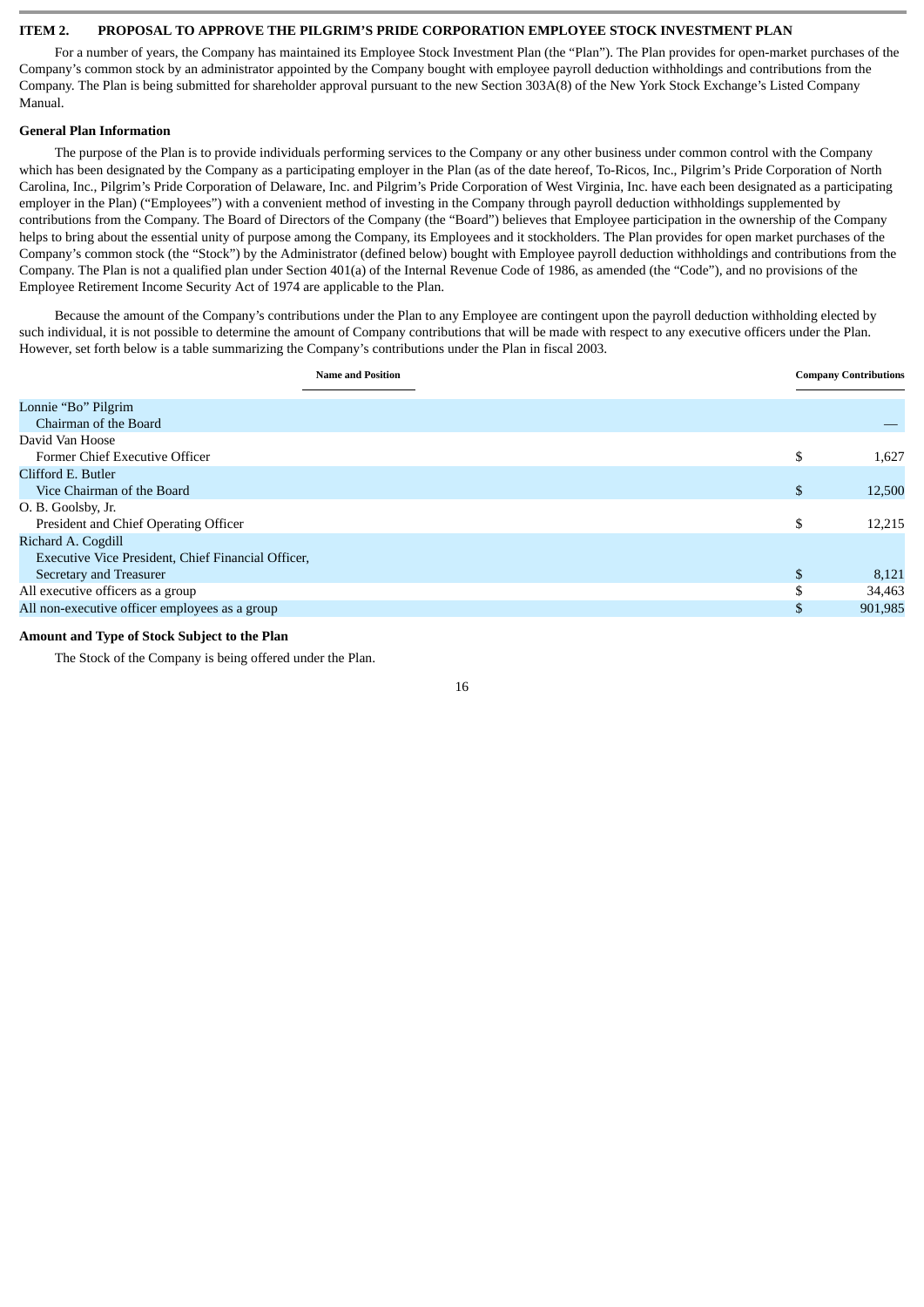### **Employees Who May Participate in the Plan**

Any full time Employee who has completed six months of continuous employment with the Company (or, to the extent approved by the Board, any business acquired by the Company) may participate in the Plan, so long as the Employee:

- does not own more than five percent (5%) of the voting stock of the Company; and
- resides in a jurisdiction that does not prohibit the sale of the Stock and Plan interests or otherwise prohibits or restricts the Plan and is not otherwise prohibited from participating in the Plan.

As of the date hereof, there are approximately 21,164 Employees that may elect to participate in the Plan.

#### **Participation**

An eligible Employee may participate in the Plan by completing and filing a written application on forms prescribed by the Administrator with the payroll office of the Company from which such Employee's salary or wages are paid. An eligible Employee who properly elects to participate in the Plan is referred to as a "Participant." Each application will become effective for the payroll period following the date after the application was received. If a Participant's interest in the Plan is terminated for any reason, the Participant may resume participation in the Plan upon filing another application with the payroll office of the Company.

#### **Participant Contributions**

All Participant contributions are made through authorized payroll deductions. The minimum payroll deduction is \$10.00 per payroll period and the maximum payroll deduction is 7½% of the base salary, overtime pay and bonuses of the Participant (excluding commissions or other allowances). A Participant may increase or decrease the amount of his payroll deductions in full dollar amounts by completing and filing an application on forms prescribed by the payroll office of the Company. A Participant may also suspend his contributions. Any suspension will remain in effect until the Participant has notified the Company to recommence payroll deductions. Each amendment or request for suspension must be in writing on a form prescribed by the Administrator (as defined below) and filed with the Company's payroll office. The amendment or suspension will become effective for the payroll period following the date after the application was received.

### **Company Contributions**

If the Company has sufficient current or accumulated net income, the Company will contribute an amount equal to 33 1/3% of the amount of the Participant's payroll deductions under the Plan for each payroll period.

#### **Administration of the Plan**

The Plan will be administered by an investment banker and/or broker appointed by the Company (the "Administrator"), until the Administrator resigns or is removed by the Board. Upon its removal or resignation, the Board may appoint any other member of the New York Stock Exchange to administer the Plan. Smith Barney, Inc. currently serves as the Plan's Administrator.

The Company will accumulate on a weekly basis and hold, without interest, all payroll deductions and Company contributions. This amount will be sent to the Administrator the following week. The Administrator will establish and maintain a separate account for each Participant. All shares of Stock purchased under the Plan are held in the name and custody of the Administrator for the benefit of the Participants.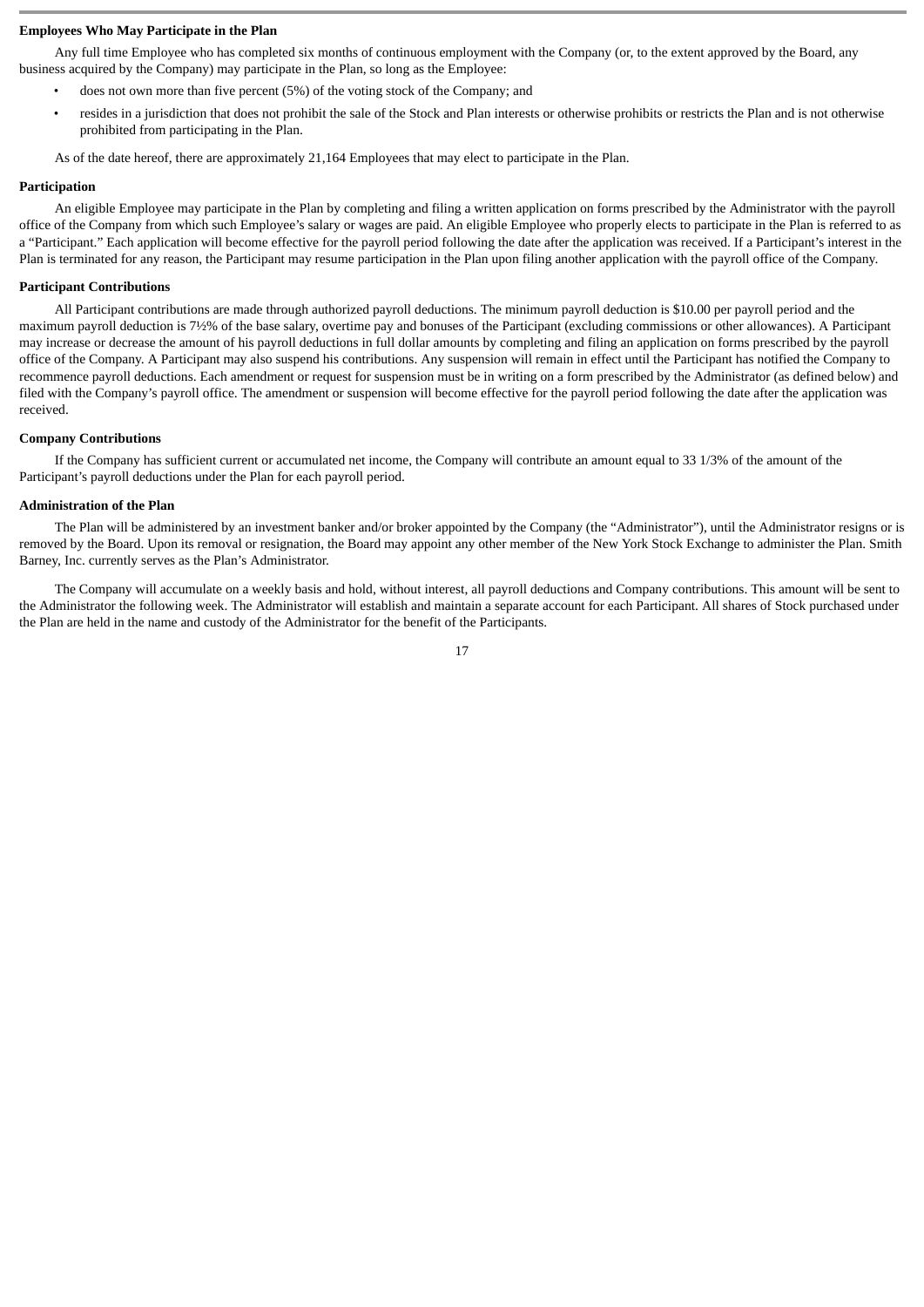The rights, privileges and duties of each Participant and the Administrator are consistent with the ordinary broker-client relationship, and a Participant may sell all or any whole shares of the Stock held for his account by so instructing the Administrator in writing. Upon any such sale of Stock, normal commissions and other charges are paid by the Participant directly to the Administrator. Under the Plan, the Administrator will not have a material relationship to the Company, its affiliates or, to the knowledge of the Company, any eligible Employee.

### **Stock Purchases**

Upon receipt of the Company contributions and the Participant payroll deductions, the Administrator will credit each Participant's account the amount allocable to that Participant. The Administrator will purchase on The New York Stock Exchange or other exchange on which the Stock is traded, at prices prevailing on the open market at time of purchase, as many whole shares of Stock as may be purchased from the aggregate amount of funds available in the accounts of all Participants. The Administrator may accumulate purchases before allocating shares to the Participants' accounts. All commissions and fees involved in the purchase of Stock from Participant payroll deductions and Company contributions pursuant to the Plan will be paid by the Company. Additionally, the Administrator may allow Participants to purchase shares of Stock with voluntary contributions to their accounts maintained under the Plan, but the Participant must pay any fees or commissions for that transaction.

#### **Dividend Reinvestment**

The Administrator will reinvest all cash dividends received in respect of shares of Stock in shares of Stock. The Administrator will credit the applicable Stock purchased from reinvesting cash dividends to the account of the applicable Participant. The Company pays all regular commissions in connection with the reinvestment of dividends.

Any stock dividends or split-ups in respect of shares of Stock held in the account of a Participant will be credited to such Participant's account. Other securities and rights to subscribe to shares of Stock received in respect of shares of Stock held in a Participant's account will be credited to the account.

### **Withdrawal of Stock**

No more than once a quarter, a Participant may withdraw any number of whole shares of the Stock from his account by filing with the Administrator written notice in a form prescribed by the Administrator. However, a complete withdrawal of the Stock will terminate a Participant's interest in the Plan. The Participant must pay reasonable fees or expenses, including federal or state transfer taxes, in connection with any partial or complete withdrawal of the Stock.

#### **Assignment of Interest**

A Participant may not assign, transfer or encumber any part of his interest, funds or shares of Stock held in his account under the Plan prior to his withdrawal of shares from his account. Neither a Participant's interest in the Plan nor the Stock credited to his account will be subject to legal process, be levied upon or attached for payment of a claim against the Participant.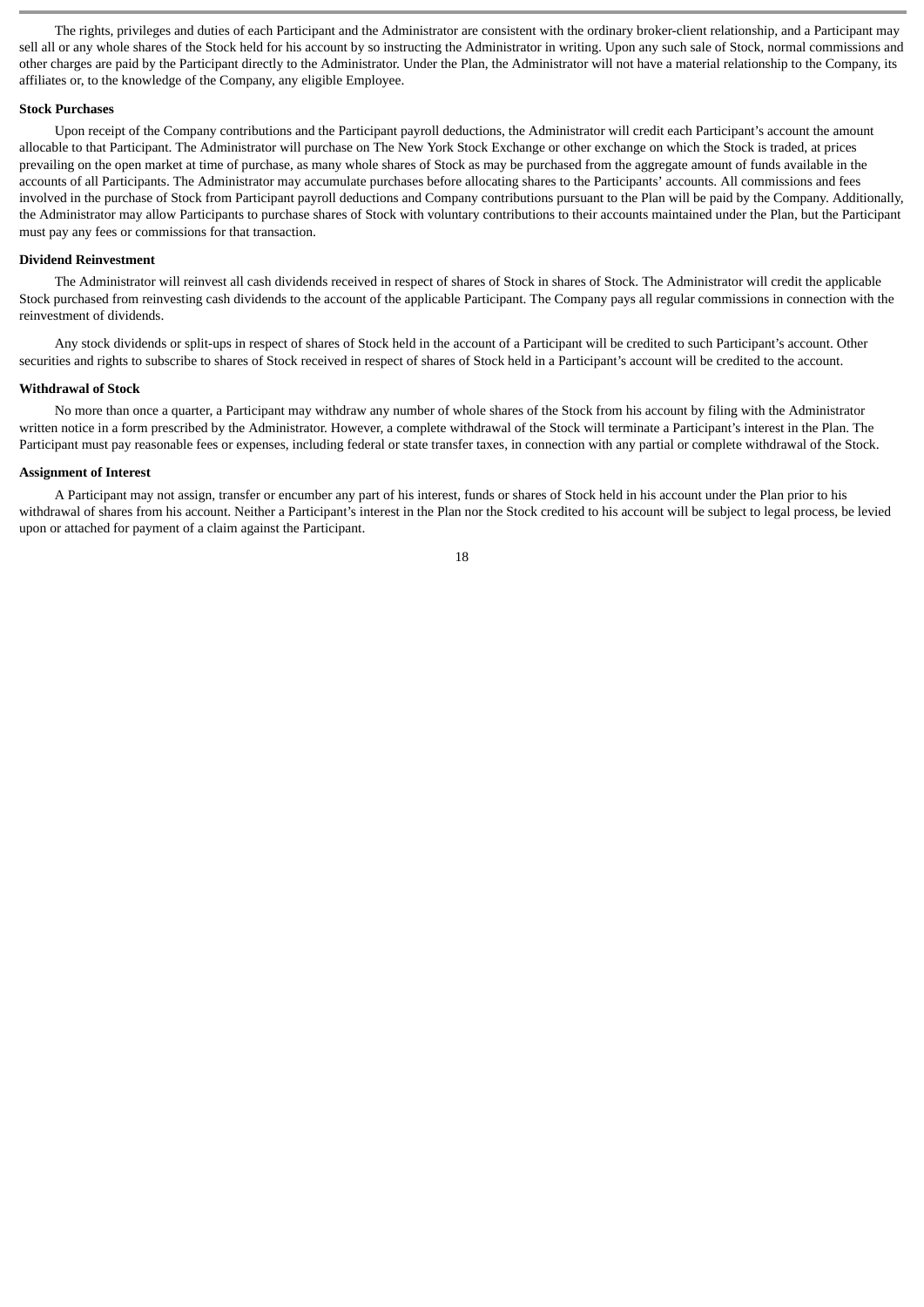#### **Termination of Interests in Plan**

If a Participant dies, retires, becomes totally and permanently disabled or ceases to be continuously employed by the Company, his interest in the Plan will automatically terminate. A Participant may also terminate his interest in the Plan by giving prior written notice to the Company or the Administrator.

If a Participant's interest in the Plan is terminated, the Administrator will continue to reinvest dividends and other proceeds until the Administrator receives written instructions from the Participant or his estate. Upon the receipt of appropriate written instructions, the Administrator will transfer any whole shares of Stock credited to the Participant's account in accordance with the instructions and will mail certificates representing the shares of Stock in accordance with the instructions. The Administrator will sell any fractional share of Stock at the currently prevailing market price and mail a check in the amount of the proceeds in accordance with the written instructions. In the event appropriate instructions are not received by the Administrator within a reasonable period after the termination of the Participant's interest in the Plan, the Plan requires the Administrator to use its best efforts to contact the Participant regarding the disposal of his shares of Stock.

Any taxes due upon transfer of shares to any person other than the Participant or for termination of employment will not be paid by the Company, and the Administrator may require the Participant to deposit an amount of money sufficient to cover any taxes in advance of making any transfers.

#### **Discontinuance of Contributions**

Company contributions and a Participant's payroll deductions will stop on the first to occur of a Participant's retirement, permanent disability, death, employment termination or the termination of Plan interests by the Participant. Contributions will also be suspended during any leave of absence from employment with the Company and for any period the Participant fails to be an eligible Employee of the Company.

#### **Term, Amendment, Interpretation and Termination of the Plan**

The Plan will continue until the earlier of December 18, 2013 or terminated by the Board. The Board has the authority and discretion to amend and interpret the Plan. However, the Board may delegate its authority to the Company's Compensation Committee (the "Committee"). In such case, the Committee has the authority to interpret and amend the Plan. All decisions, determinations and interpretations of the Committee are final and binding on the Company, the Administrator and the Participants.

#### **Voting Rights**

A Participant has all rights as a stockholder of the Company as of the date the shares of Stock are credited to his account. At no cost to the Participant, the Administrator will deliver all notices of meetings, proxy statements and other material distributed by the Company to any Participant who has at least one whole share of Stock in his account. The Administrator will exercise proxy instructions received from the Participants on an aggregate basis in order to preserve the voting rights of those Participants holding fractional interests in shares of the Stock.

#### **U.S. Tax Effects of Plan Participation**

THE SUMMARY OF TAX CONSEQUENCES SET FORTH BELOW IS FOR GENERAL INFORMATION ONLY AND MAY NOT BE APPLICABLE TO ALL INDIVIDUALS. PARTICIPANTS SHOULD CONSULT THEIR OWN TAX ADVISORS FOR A DETERMINATION AS TO THE SPECIFIC TAX CONSEQUENCES APPLICABLE TO THEM.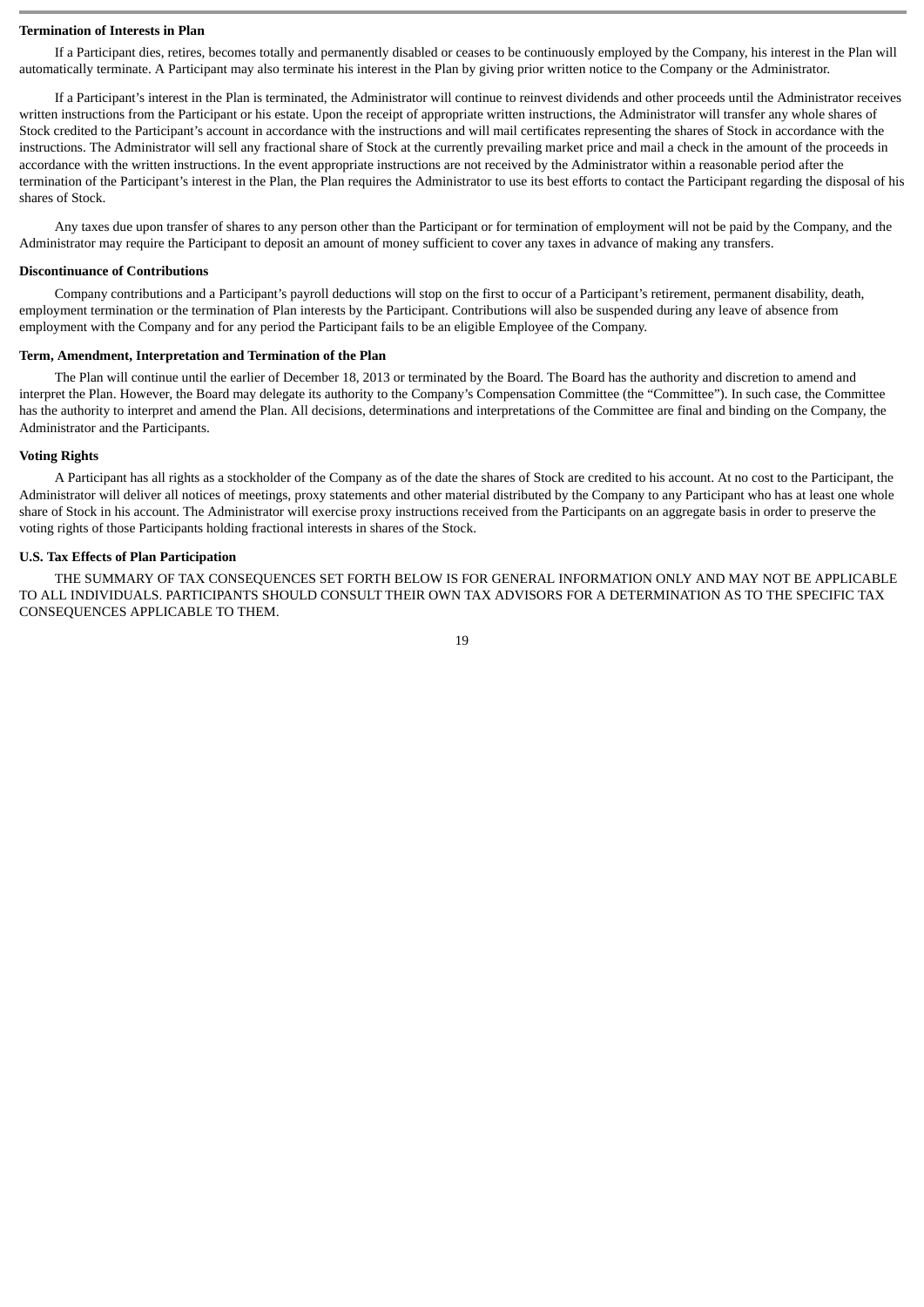The payroll deductions authorized by each Participant are a part of his current compensation and as such, are subject to all applicable federal, state and local income, Federal Insurance Corporation Act (F.I.C.A) and other taxes. Since Company contributions are treated as additional compensation to the Participant, they are subject to payment of income and other taxes, and the Company will withhold such taxes. The amount of compensation income attributable to Company contributions will be an amount equal to the excess of the fair market value of the Stock on the date it is credited to a Participant's account over the amount of such Participant's payroll deductions attributable to such Stock. The Plan is not a qualified plan under Section 401(a) or Section 423(b) of the Code.

The distribution of Stock to Participants will not be a taxable event. For purposes of determining gain or loss on subsequent disposition, the Participant's cost basis will be equal to the aggregate of his payroll deductions and the Company contributions attributable to the Stock. A sale of such Stock following distribution from the custodial account will result in capital gain or loss. To the extent cash paid in lieu of Stock upon withdrawal from the Plan exceeds or is less than the cost basis of the Stock, the Participant will recognize capital gain or loss, respectively.

#### **Tax Consequences Outside the United States**

In most jurisdictions outside of the United States, income taxes and social insurance contributions are owed when an employee purchases shares of Company stock under the Plan. However, some jurisdictions administer taxes and social insurance contributions differently.

#### **Securities Authorized for Issuance under Other Equity Compensation Plans**

The Company does not maintain any compensation plans under which its equity securities are authorized for issuance by the Company.

#### **ITEM 3. APPOINTMENT OF INDEPENDENT AUDITORS**

The Board of Directors recommends the appointment of Ernst & Young LLP as the Company's independent auditors for the 2004 fiscal year. This firm of certified public accountants has served as independent auditors of the Company pursuant to annual appointment since 1969 except for 1982 and 1983.

Representatives of Ernst & Young are expected to be present at the Meeting and to be available to respond to appropriate questions. They will be given the opportunity to make a statement if they wish to do so.

#### **The Board of Directors recommends a vote FOR the appointment of Ernst & Young LLP as the Company's independent auditors for fiscal year 2004.**

#### **Financial Statements Available**

**Financial statements for the Company are included in the Annual Report to Stockholders for the fiscal year 2003. Additional copies of these statements, as well as financial statements for prior years and the Annual Report to the Securities and Exchange Commission on Form 10-K, may be obtained upon written request without charge from the Secretary of the Company, 110 South Texas Street, Pittsburg, Texas 75686. Financial statements are also on file with the Securities and Exchange Commission, Washington, D.C. 20549, and the New York Stock Exchange.**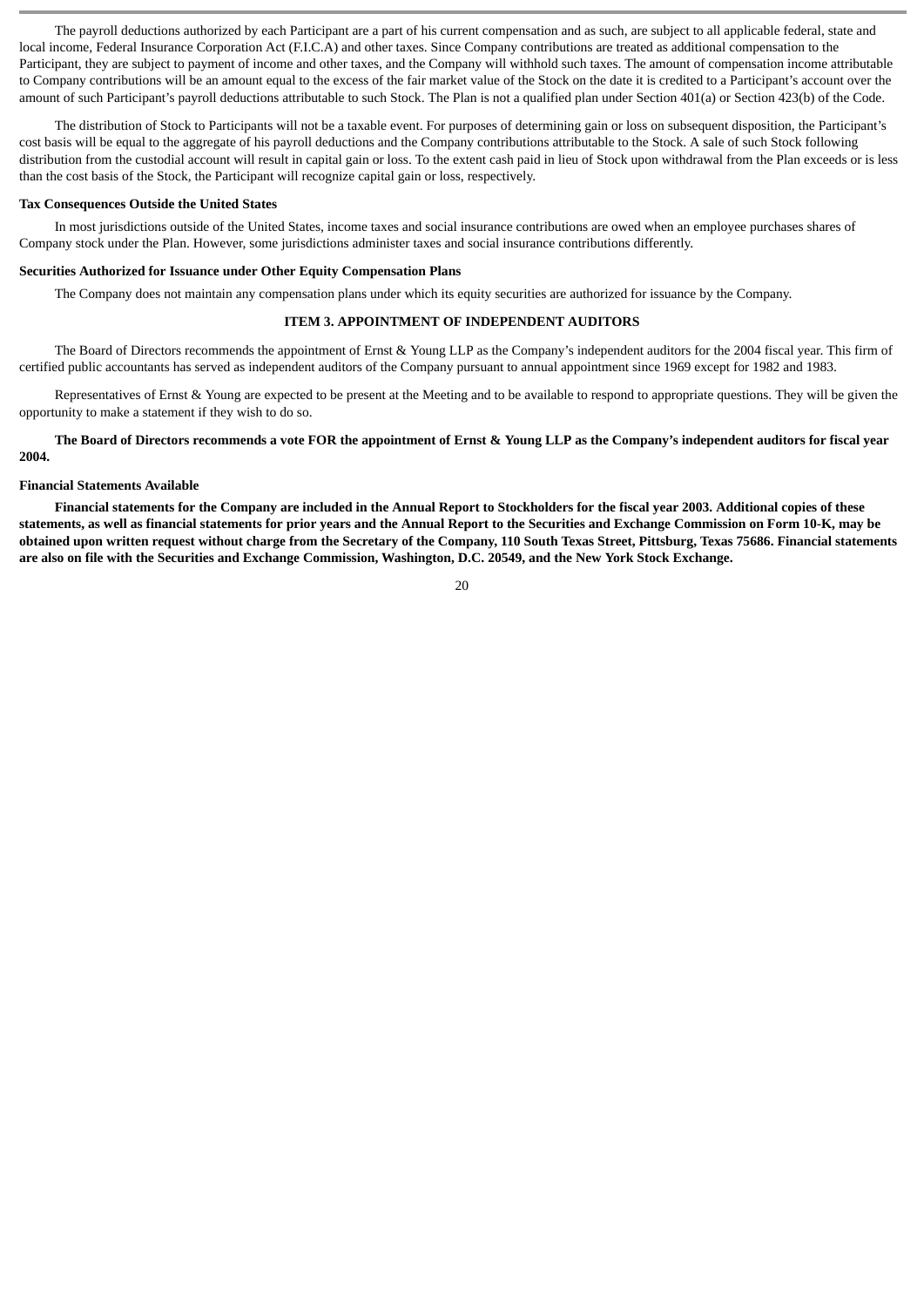## **OTHER BUSINESS**

The Board of Directors is not aware of, and it is not anticipated that there will be presented to the Meeting, any business other than the election of the Directors, the approval of the Pilgrim's Pride Corporation Employee Stock Investment Plan, and the proposal to appoint Ernst & Young independent auditors described above. If other matters properly come before the Meeting, the persons named on the accompanying proxy card will vote the returned proxies as the Board of Directors recommends.

Please date, sign and return the proxy at your earliest convenience. A prompt return of your proxy will be appreciated as it will save the expense of further mailings.

By order of the Board of Directors,

/s/ Richard A. Cogdill

RICHARD A. COGDILL

**Executive Vice President, Chief Financial Officer,** *Secretary and Treasurer*

Pittsburg, Texas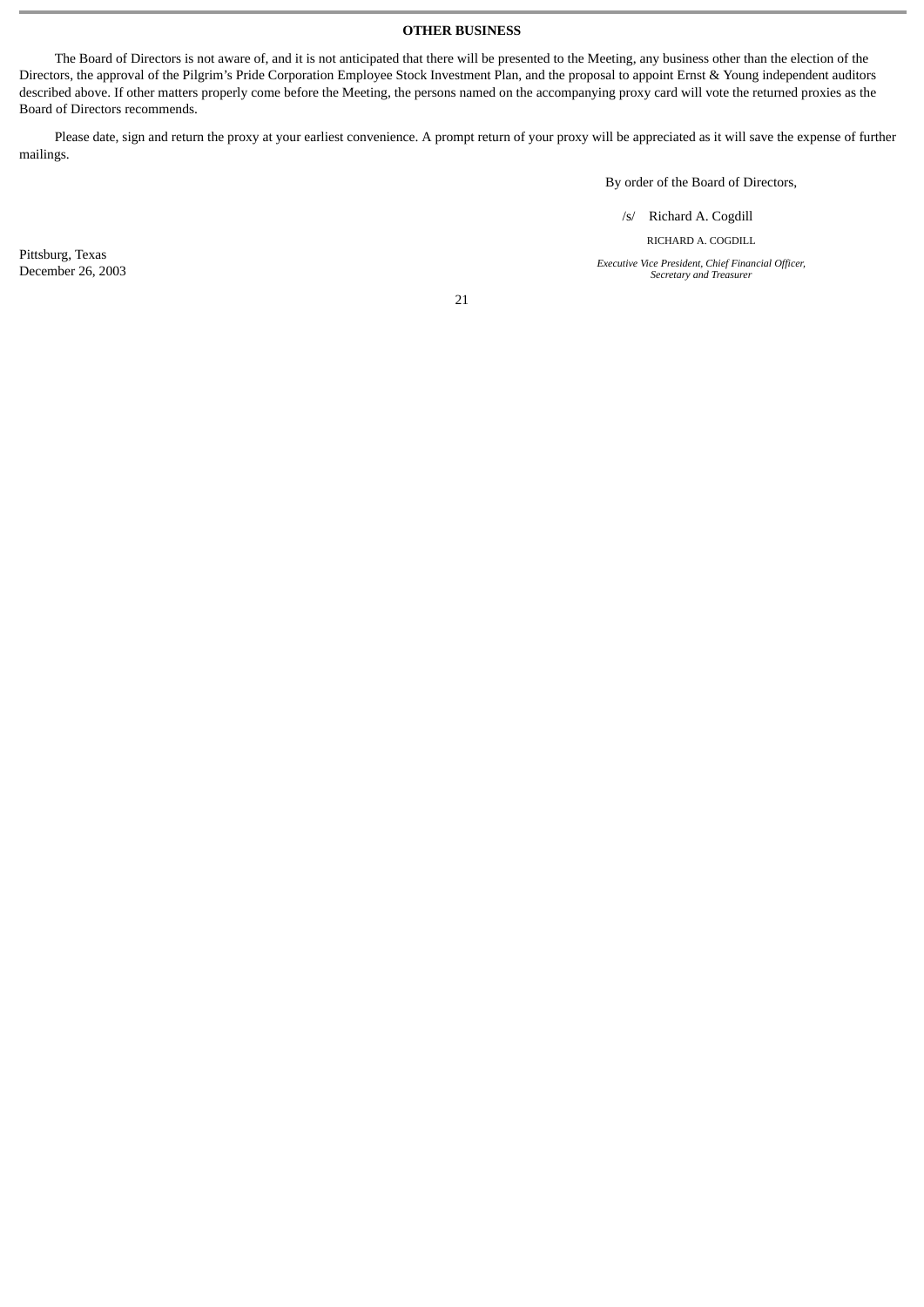### **Voting Provisions**

**General.** On November 20, 2003, the stockholders of Pilgrim's Pride Corporation (the "Company" or the "Corporation") approved an amendment (the "Amendment") to the Company's Certificate of Incorporation which reclassified each share of the Company's Class A common stock and each share of the Company's Class B common stock into one share of new common stock, par value \$.01 per share (the "Common Stock"). The Company filed a Certificate of Amendment to its Certificate of Incorporation with the Secretary of State of Delaware affecting the Amendment on November 21, 2003, and the reclassification contemplated thereby (the "Reclassification") became effective on such date. Set forth below is a summary of the voting provisions of the Common Stock.

**Record Stockholders.** In general, shares registered in the name of any person that are represented by certificates dated on or prior to November 21, 2003, the date of the Reclassification, are presumed to have 20 votes per share, and all other shares are presumed to have one vote per share. However, the Company's Certificate of Incorporation (the relevant provisions of which are reproduced below) sets forth a list of circumstances in which the foregoing presumption may be refuted. If you believe that the voting information set forth on your proxy card is incorrect or a presumption made with respect to your shares should not apply, please send a letter to the Secretary of the Company, at 110 South Texas Street, Pittsburg, Texas 75686, briefly describing the reasons for your belief. Merely marking the proxy card will not be sufficient notification to the Company that you believe the voting information thereon is incorrect.

**Beneficial Stockholders.** All shares held in "street" or "nominee" name or by a broker, clearing agency, voting trustee, bank, trust company or other nominee (including shares so held at the time of the Reclassification) are presumed to have one vote per share. The Company's Certificate of Incorporation sets forth a list of circumstances in which the presumption may be refuted by the person who has held since the Reclassification all of the attributes of beneficial ownership referred to in Section (2)(b) reproduced below. If you believe some or all of your shares are entitled to 20 votes, you may follow one of two procedures. First, you may write a letter to the Secretary of the Company, at 110 South Texas Street, Pittsburg, Texas 75686, describing the reasons for your belief. The letter should contain your name, the name of the brokerage firm, bank or other nominee holding your shares, your account number with such nominee and the number of shares you have beneficially owned continuously since the Reclassification. Alternatively, you may ask your broker, bank or other nominee to write a letter to the Secretary of the Company on your behalf stating your account number and indicating the number of shares that you have beneficially owned continuously since the Reclassification. In either case, your letter should indicate how you wish to have your shares voted.

**Other.** The Company will consider all letters received prior to the date of the Annual Meeting and, when a return address is provided in the letter, will advise the party furnishing such letter of its decision, although in many cases the Company will not have time to inform an owner or nominee of its decision prior to the time the shares are voted. The Company may also require additional information before a determination will be made. If you have any questions about the Company's voting procedures, please call the Company at (903) 855-8000.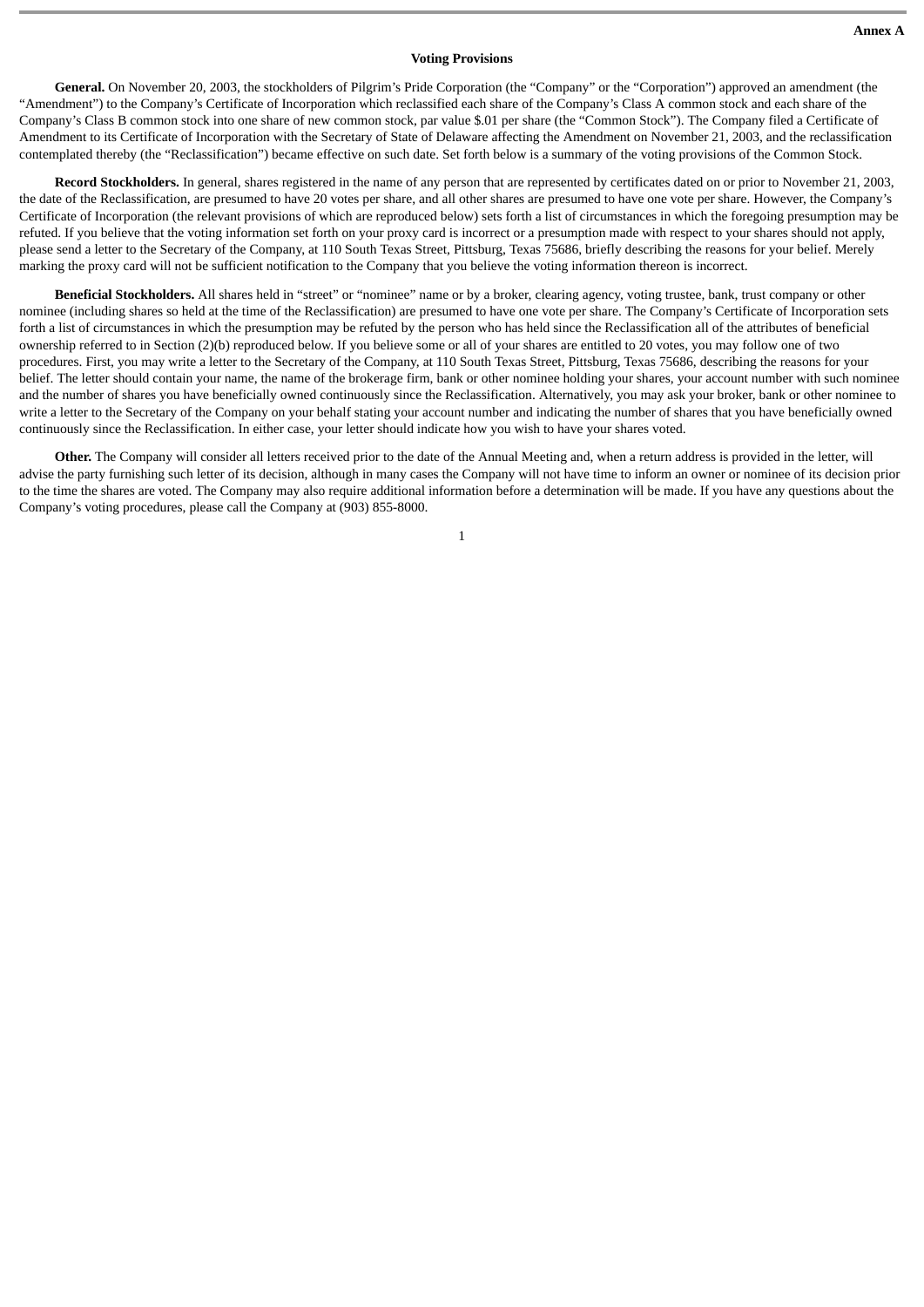### **Excerpts from the Company's Certificate of Incorporation**

Paragraphs 1, 2 and 3 of Section II.A. of Article Fourth of the Company's Certificate of Incorporation provide as follows:

#### A. Common Stock

### (1) Reclassification of Existing Class A and Class B Common Stock.

(a) Upon the filing of this Certificate of Amendment of Certificate of Incorporation, each share of Class A Common Stock, par value \$.01 per share, of the Corporation either issued and outstanding or held by the Corporation as treasury stock, shall be and is automatically reclassified and changed (without any further act) into one share of Common Stock (such reclassification being the "Class A Reclassification").

(b) Upon the filing of this Certificate of Amendment of Certificate of Incorporation, each share of Class B Common Stock, par value \$.01 per share, of the Corporation either issued and outstanding or held by the Corporation as treasury stock, shall be and is automatically reclassified and changed (without any further act) into one share of Common Stock (such reclassification being the "Class B Reclassification").

### (2) Voting Rights of the Common Stock.

(a) The holders of record of Common Stock shall be entitled to one vote per share for all purposes, except that a holder of record of a share of Common Stock shall be entitled to twenty votes per share on each matter submitted to a vote by the stockholders at a meeting of stockholders for each such share held of record by such holder on the record date for such meeting if, with respect to such share:

(i) each and every beneficial owner of such share was the beneficial owner thereof at the effective time of the Class A Reclassification or the Class B Reclassification; and

(ii) there has been no change in the beneficial ownership of the share at any time after the filing of this Certificate of Amendment of Certificate of Incorporation.

(b) A change in beneficial ownership of an outstanding share of Common Stock shall be deemed to have occurred whenever a change occurs in any person or group of persons who, directly or indirectly, through any contract, arrangement, understanding, relationship or otherwise has or shares (i) voting power, which includes the power to vote or to direct the voting of such share of Common Stock, (ii) investment power, which includes the power to direct the sale or other disposition of such share of Common Stock, (iii) the right to receive or retain the proceeds of any sale or other disposition of such share of Common Stock, or (iv) the right to receive any distributions, including cash dividends, in respect of such share of Common Stock.

(A) In the absence of proof to the contrary provided in accordance with the procedures referred to in subparagraph (d) of this paragraph (2), a change in the beneficial ownership shall be deemed to have occurred whenever a share of Common Stock is transferred of record into the name of any other person.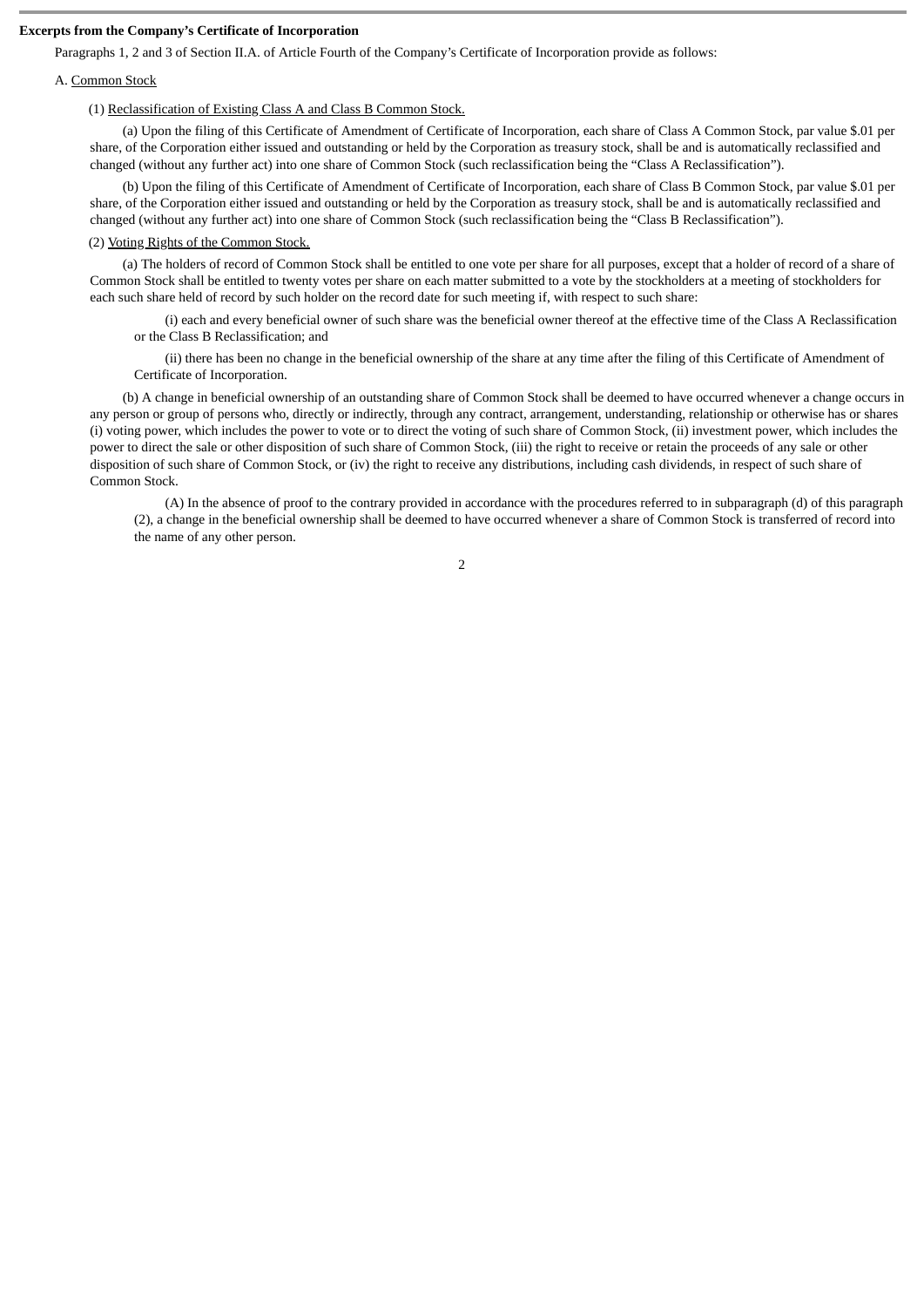(B) The beneficial owner of an outstanding share of Common Stock held of record on a record date for determining the holders entitled to vote on any matter submitted to a vote by the shareholders (a "Record Date") in "street" or "nominee" name or by a broker, clearing agency, voting trustee, bank, trust company or other nominee (including any share so held on at the time of filing of this Certificate of Amendment of Certificate of Incorporation) shall be presumed to have acquired the beneficial ownership of such share subsequent to the filing of this Certificate of Amendment of Certificate of Incorporation. Such presumption shall be rebuttable by showing that beneficial ownership of such share with respect to each and every beneficial owner thereof complies with subparagraph (a) of this paragraph (2).

(C) In the case of a share of Common Stock held of record in the name of any person as a trustee, agent, guardian or custodian under the Uniform Transfers to Minors Act in effect in any state, a change in the beneficial ownership shall be deemed to have occurred whenever there is a change in the beneficiary of such trust, the principal of such agent, the ward of such guardian or the minor for whom such custodian is acting or in such trustee, agent, guardian or custodian.

(c) Notwithstanding anything in this paragraph (2) to the contrary, no change in beneficial ownership shall be deemed to have occurred for purposes of clause (i) and (ii) of subparagraph (a) of this paragraph (2) solely as a result of:

(i) any event that occurred prior to the filing of this Certificate of Amendment of Certificate of Incorporation pursuant to the terms of any contract (other than a contract for the purchase and sale of shares of Common Stock contemplating prompt settlement), including contracts providing for options, rights of first refusal and similar arrangements in existence at the time of such filing to which any holder of shares of Common Stock is a party;

(ii) any transfer of any interest in a share of Common Stock pursuant to a bequest or inheritance by operation of law upon the death of any individual, or by any other transfer to or primarily for the benefit of family member(s) of the transferor or any trust, partnership or other entity primarily for the benefit of one or more of such family member(s), or pursuant to an appointment of a successor trustee, general partner or similar fiduciary or the grant of a proxy or other voting rights to one or more individuals with respect to any such trust, partnership or other entity, including a gift;

(iii) any change in the beneficiary of any trust or any distribution of a share of Common Stock from trust, by reason of the birth, death, marriage or divorce of any natural person, the adoption of any natural person prior to age 18 or the passage of a given period of time or the attainment by any natural person of a specific age, or the creation or termination of any guardianship or custodial arrangement;

(iv) any transfer of any interest in a share of Common Stock from one spouse to another by reason of separation or divorce or under or pursuant to community property laws or other similar laws of any jurisdiction;

(v) any appointment of a successor trustee, agent, guardian, custodian or similar fiduciary with respect to a share of Common Stock if neither such successor has nor its predecessor had the power to vote or to dispose of such share of Common Stock without further instructions from others;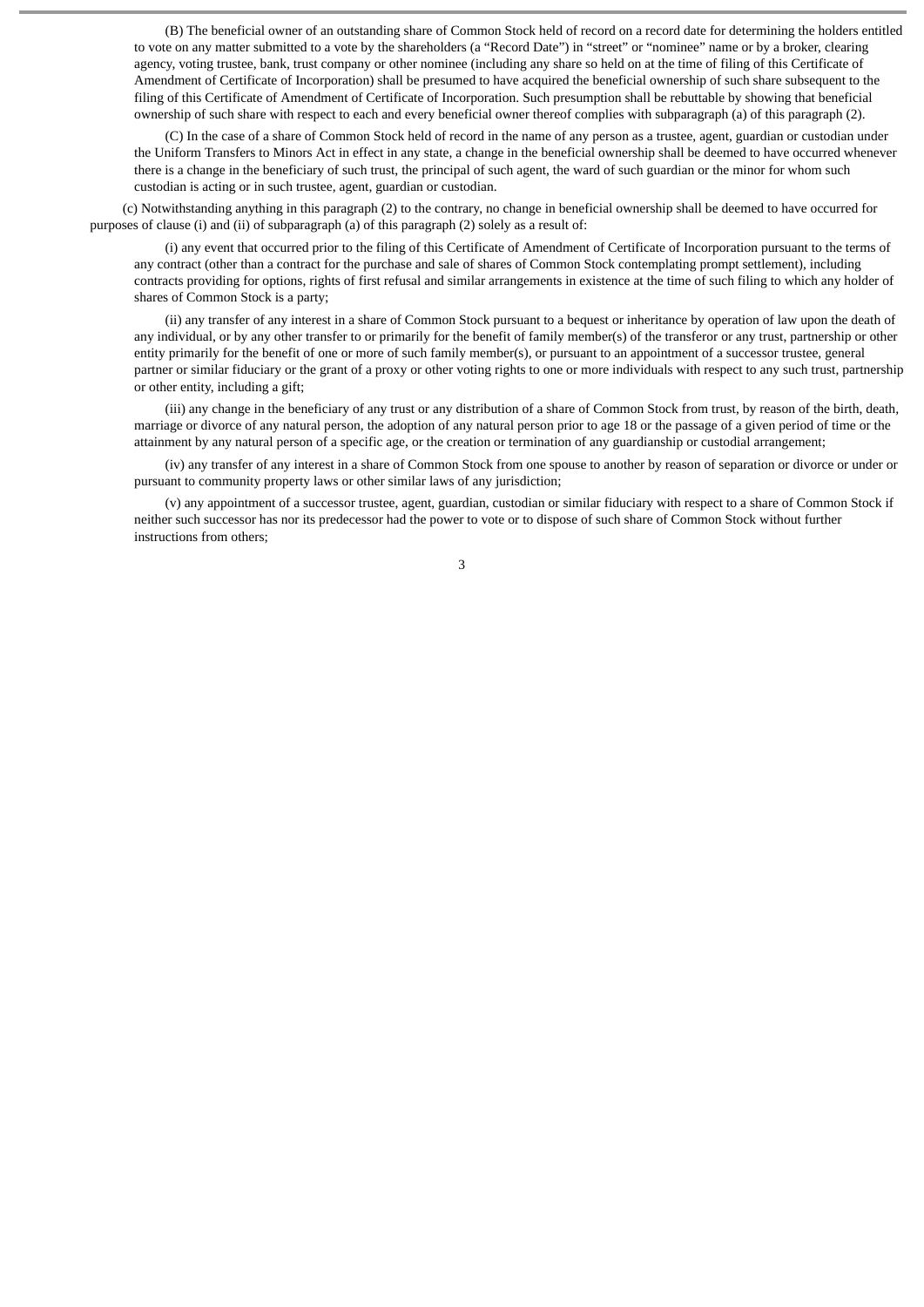(vi) any change in the person to whom dividends or other distributions in respect of a share of Common Stock are to be paid pursuant to the issuance or modification of a revocable dividend payment order;

(vii) any transfer of the beneficial ownership of a share of Common Stock from one employee benefit plan of the Corporation to another employee benefit plan of the Corporation;

(viii) the grant by any person of the right to vote any shares of which such person is the beneficial owner, provided the agreement, arrangement or understanding to vote such shares arises solely from a revocable proxy or consent given in response to a proxy or consent solicitation made to 10 or more persons; or

(ix) any event occurring under the Share Voting Agreement, dated as of June 7, 2003, among Lonnie "Bo" Pilgrim, Lonnie Ken Pilgrim and certain affiliated entities and ConAgra Foods, Inc. or any voting agreement to which any such persons or entities are parties entered into in connection with the New York Stock Exchange's consent to the Class A Reclassification and Class B Reclassification.

As used in paragraph 2(c)(ii) above, "family member" of a transferor means the transferor's spouse, ancestors, lineal descendants, siblings and their descendants, aunts and uncles, mother-in-law, father-in-law, sons-in-law, daughters-in-law, brothers-in-law, sisters-in-law and first cousins; and a legally adopted child of an individual shall be treated as a child of such individual by blood.

(d) For purposes of this paragraph (2), all determinations concerning changes in beneficial ownership, or the absence of any such change, shall be made by the Corporation or, at any time when a transfer agent is acting with respect to the share of Common Stock, by such transfer agent on the Corporation's behalf. Written procedures designed to facilitate such determinations shall be established by the Corporation and refined from time to time. Such procedures shall provide, among other things, the manner of proof of facts that will be accepted and the frequency with which such proof may be required to be renewed. The Corporation and any transfer agent shall be entitled to rely on all information concerning beneficial ownership of the shares of Common Stock coming to their attention from any source and in any manner reasonably deemed by them to be reliable, but neither the Corporation nor any transfer agent shall be charged with any other knowledge concerning the beneficial ownership of the shares of Common Stock.

(e) A beneficial owner of any share of Common Stock acquired as a direct result of a stock split, stock dividend, reclassification, rights offering or other distribution of shares or rights by the Corporation with respect to existing shares ("dividend shares") will be deemed to have been the continuous beneficial owner of such share from the date on which the original shares, with respect to which the dividend shares were issued, were acquired.

(f) The number of authorized shares of Common Stock may be increased or decreased (but not below the number of shares thereof then outstanding) by the affirmative vote of the holders of a majority of the voting power of the Common Stock.

(g) No holder of Common Stock shall be entitled to preemptive or subscription rights.

(3) Identical Rights. Each share of Common Stock, whether at any particular time the

 $\overline{A}$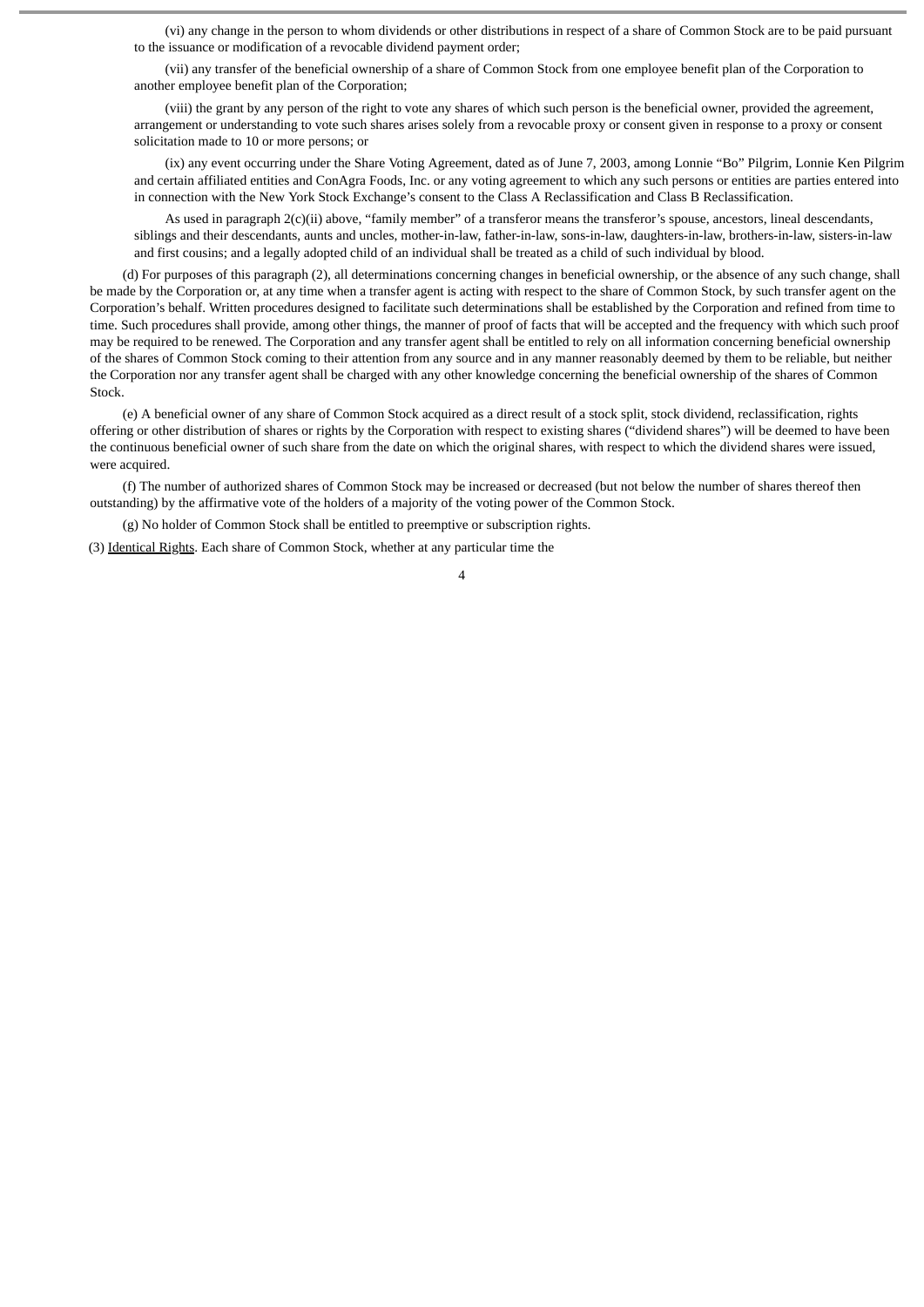holder thereof is entitled to exercise twenty votes or one, shall be identical to all other shares of Common Stock in all respects, and together the shares of Common Stock shall constitute a single class of shares of the Corporation.